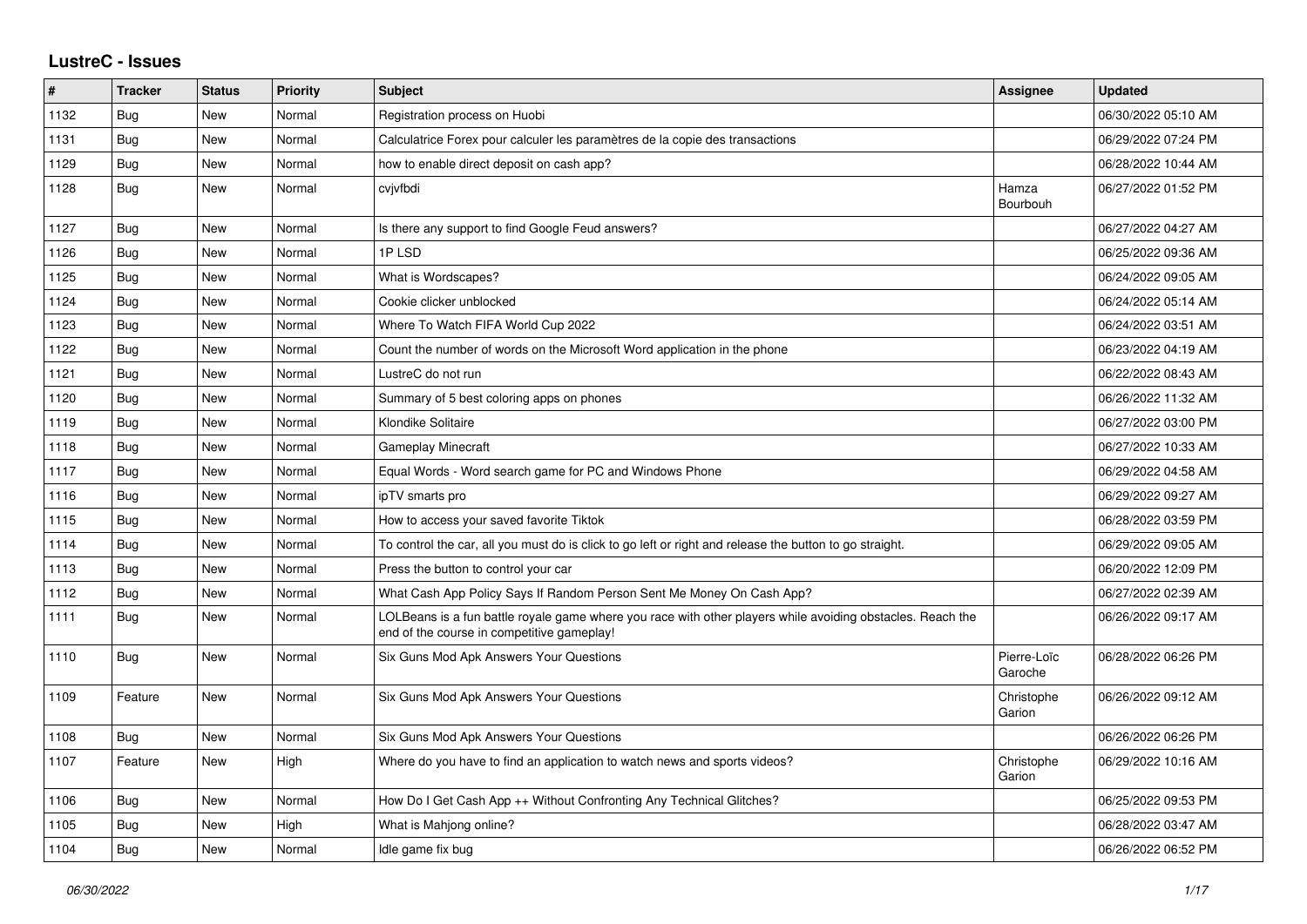| #    | <b>Tracker</b> | <b>Status</b> | <b>Priority</b> | <b>Subject</b>                                              | <b>Assignee</b>        | <b>Updated</b>      |
|------|----------------|---------------|-----------------|-------------------------------------------------------------|------------------------|---------------------|
| 1103 | Bug            | New           | Normal          | Idle game fix bug                                           |                        | 06/25/2022 09:08 PM |
| 1102 | Bug            | New           | Normal          | Charlottesville Travel Guide?                               |                        | 06/26/2022 07:44 AM |
| 1101 | Bug            | New           | Normal          | How to Delete Cash App History at once?                     |                        | 06/27/2022 01:33 PM |
| 1100 | Feature        | New           | Low             | <b>Food Products</b>                                        | Pierre-Loïc<br>Garoche | 06/28/2022 09:40 AM |
| 1099 | Feature        | New           | Normal          | Whatsapp Plus - A New Way Of Communicating                  |                        | 06/28/2022 07:57 AM |
| 1098 | Bug            | New           | Normal          | Life of a Fisherman                                         |                        | 06/26/2022 05:16 PM |
| 1097 | Bug            | New           | Normal          | Race and experience new life.                               |                        | 06/26/2022 04:22 PM |
| 1096 | Bug            | New           | Normal          | Race and experience new life.                               |                        | 06/26/2022 06:07 PM |
| 1095 | Feature        | <b>New</b>    | High            | Want to Know the Best CV Makers in Dubai?                   |                        | 06/20/2022 06:29 AM |
| 1094 | Bug            | New           | Normal          | What time does direct deposit hit Cash App?                 |                        | 06/14/2022 03:27 PM |
| 1093 | Bug            | New           | Normal          | Uniswap Exchange                                            | Christophe<br>Garion   | 06/14/2022 11:55 AM |
| 1092 | Bug            | New           | Normal          | Ellison Estate Vineyard                                     |                        | 06/20/2022 12:03 PM |
| 1091 | <b>Bug</b>     | New           | Normal          | Find family fun indoors and outdoors in the Jungfrau Region |                        | 06/14/2022 09:33 AM |
| 1090 | Bug            | New           | Normal          | Pay Someone To Do My Assignment                             |                        | 06/11/2022 03:15 PM |
| 1089 | Bug            | New           | Normal          | Pay Someone To Do My Assignment                             |                        | 06/15/2022 04:44 AM |
| 1088 | <b>Bug</b>     | New           | Normal          | Health And Fitness Tips 2022                                | Pierre-Loïc<br>Garoche | 06/20/2022 06:42 AM |
| 1087 | <b>Bug</b>     | <b>New</b>    | Normal          | How do new writers start out?                               |                        | 06/29/2022 10:43 AM |
| 1086 | <b>Bug</b>     | <b>New</b>    | Immediate       | Composite Engineer                                          | Pierre-Loïc<br>Garoche | 06/10/2022 09:26 AM |
| 1085 | Feature        | <b>New</b>    | Normal          | dcvghdcc asgdvgd dveduqwv ajdhvwd                           |                        | 06/09/2022 03:46 PM |
| 1084 | Bug            | New           | Normal          | <b>Trippie Redd</b>                                         |                        | 06/11/2022 09:05 AM |
| 1083 | Bug            | New           | Normal          | coin base review                                            |                        | 06/11/2022 09:13 AM |
| 1082 | Bug            | New           | Normal          | Reset chime bank password without phone number              |                        | 06/15/2022 11:56 AM |
| 1081 | Feature        | New           | Normal          | drift boss- the best driftitng game                         |                        | 06/15/2022 05:56 AM |
| 1080 | Bug            | New           | Normal          | How to use Math Wallet   Nexo wallet   CoinTiger Exchange   |                        | 06/15/2022 11:56 AM |
| 1079 | Bug            | New           | Normal          | How to get cheap psychology assignment?                     |                        | 06/15/2022 06:00 AM |
| 1078 | <b>Bug</b>     | New           | Normal          | What Bank Is Cash App On Plaid? Find Clarity And Assistance |                        | 06/15/2022 11:56 AM |
| 1077 | <b>Bug</b>     | New           | Normal          | Les excellentes façons d'utiliser ces images                |                        | 06/29/2022 12:54 PM |
| 1076 | Bug            | New           | Normal          | DedicatedHosting4u                                          |                        | 06/11/2022 09:15 AM |
| 1075 | Feature        | New           | Low             | Enjoy Free Services Of Toomics Mod APK For Android          |                        | 06/03/2022 10:00 AM |
| 1074 | <b>Bug</b>     | New           | Normal          | Dissertation writing help at economical rates!              | Christophe<br>Garion   | 06/06/2022 04:48 PM |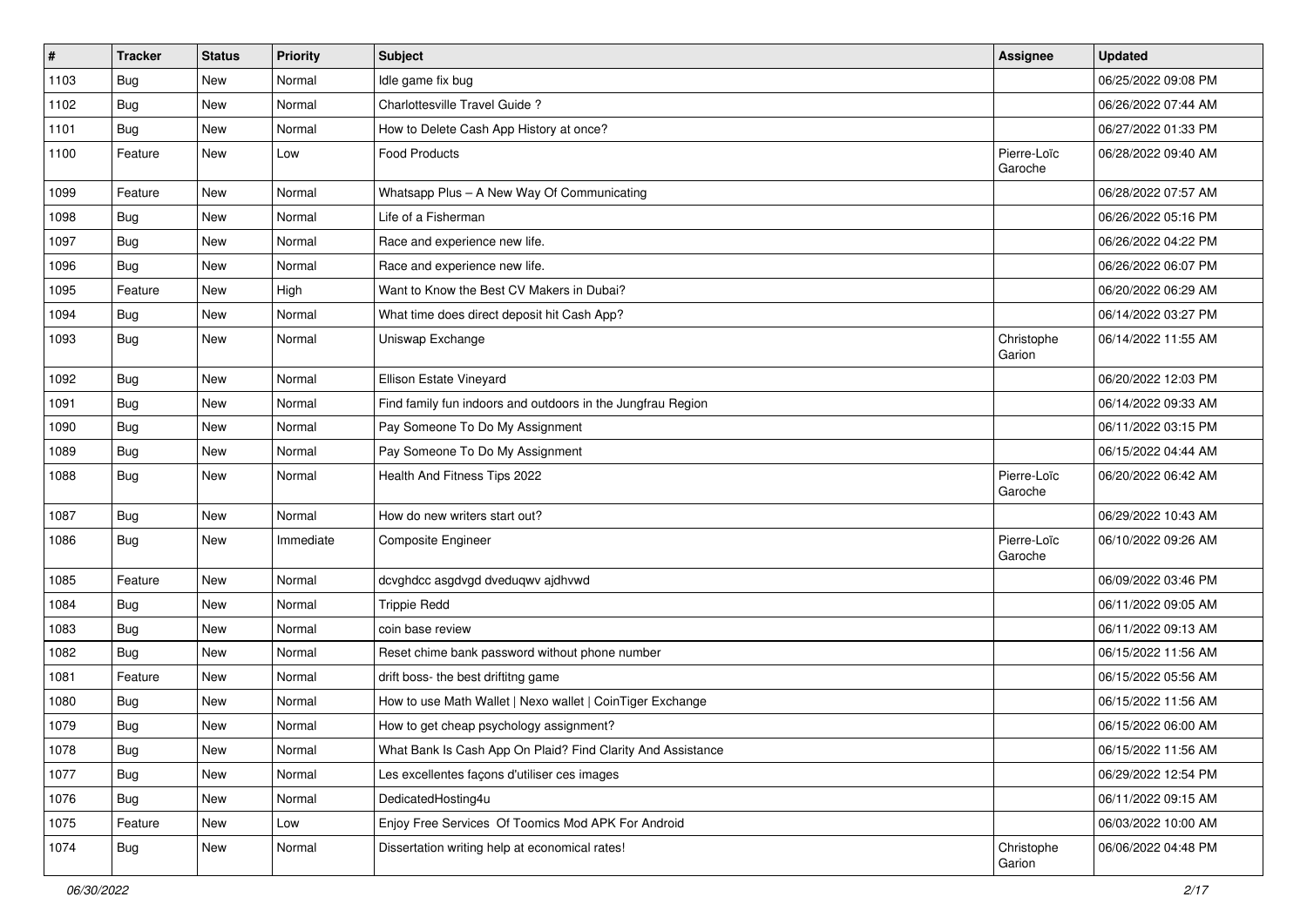| $\vert$ # | Tracker    | <b>Status</b> | <b>Priority</b> | <b>Subject</b>                                               | <b>Assignee</b>        | <b>Updated</b>      |
|-----------|------------|---------------|-----------------|--------------------------------------------------------------|------------------------|---------------------|
| 1073      | <b>Bug</b> | New           | Normal          | Cricut Design Space                                          |                        | 06/07/2022 09:34 PM |
| 1072      | Bug        | <b>New</b>    | Normal          | ij.start canon                                               |                        | 06/21/2022 06:56 PM |
| 1071      | Bug        | New           | Normal          | Cinema HD Review - Cinemahdv2.net                            |                        | 06/21/2022 06:54 PM |
| 1070      | Feature    | New           | Normal          | <b>Tableau Consulting Expertise</b>                          |                        | 06/09/2022 11:50 AM |
| 1069      | Bug        | <b>New</b>    | Normal          | how to get cash app support phone number 24*7 available      |                        | 06/29/2022 05:37 PM |
| 1068      | Bug        | <b>New</b>    | Normal          | 123.hp.com/laserjet                                          |                        | 05/31/2022 12:22 PM |
| 1067      | Bug        | <b>New</b>    | Normal          | Cricut.com/setup                                             |                        | 05/31/2022 12:19 PM |
| 1066      | Feature    | <b>New</b>    | High            | Using the default Routerlogin.net web address for setup      |                        | 05/31/2022 12:16 PM |
| 1065      | Bug        | New           | Normal          | The top foreign language training game in 2022               |                        | 06/07/2022 04:05 AM |
| 1064      | Bug        | New           | Normal          | How to delete Cash App history?                              | Pierre-Loïc<br>Garoche | 06/11/2022 10:29 AM |
| 1063      | Bug        | <b>New</b>    | Normal          | 123.hp.com/laserjet                                          |                        | 05/28/2022 12:27 PM |
| 1062      | Bug        | New           | Normal          | Cricut.com/setup                                             |                        | 05/28/2022 12:26 PM |
| 1061      | <b>Bug</b> | New           | Normal          | Cricut.com/setup                                             |                        | 05/28/2022 12:24 PM |
| 1060      | Bug        | <b>New</b>    | Normal          | How to Use Panda Helper to Speed Up Your iOS                 |                        | 05/28/2022 09:12 AM |
| 1059      | Bug        | New           | Normal          | 123.hp.com/laserjet                                          |                        | 05/28/2022 08:29 AM |
| 1058      | Bug        | <b>New</b>    | Normal          | Cricut.com/setup                                             |                        | 05/28/2022 08:28 AM |
| 1057      | Bug        | <b>New</b>    | Normal          | <b>CCPlay Education Edition APK</b>                          |                        | 06/07/2022 04:07 AM |
| 1056      | Feature    | New           | Normal          | <b>Online Class Issues</b>                                   |                        | 05/28/2022 12:44 AM |
| 1055      | Bug        | New           | Normal          | seo apk                                                      | Pierre-Loïc<br>Garoche | 05/27/2022 06:23 AM |
| 1054      | Bug        | <b>New</b>    | Normal          | Apkmodule                                                    | Pierre-Loïc<br>Garoche | 05/26/2022 03:37 PM |
| 1053      | Bug        | New           | Normal          | Game Geometry Dash                                           |                        | 05/26/2022 11:30 AM |
| 1052      | Bug        | <b>New</b>    | Normal          | Build Now GG is a new battle royale game.                    |                        | 05/26/2022 04:24 AM |
| 1051      | Bug        | <b>New</b>    | Normal          | Dental Supplies USA                                          |                        | 06/11/2022 09:20 PM |
| 1050      | Feature    | New           | Normal          | Best Smart Phone Repair in Delhi                             |                        | 05/25/2022 10:33 AM |
| 1049      | Feature    | New           | Normal          | IT Software Company In Delhi                                 |                        | 05/27/2022 05:24 AM |
| 1048      | Bug        | New           | Normal          | So zeigen Sie ein Instagram-Profilbild an und vergrößern es  |                        | 05/25/2022 06:56 AM |
| 1047      | Bug        | New           | Normal          | Opensea                                                      | Corentin<br>Lauverjat  | 05/24/2022 02:32 PM |
| 1046      | Bug        | New           | Normal          | 123.hp.com/laserjet                                          |                        | 05/24/2022 10:46 AM |
| 1045      | Bug        | New           | Normal          | Cricut.com/setup                                             |                        | 05/24/2022 10:45 AM |
| 1044      | <b>Bug</b> | New           | Normal          | Can I Disapprove If Random Person Sent Me Money On Cash App? |                        | 05/26/2022 03:51 PM |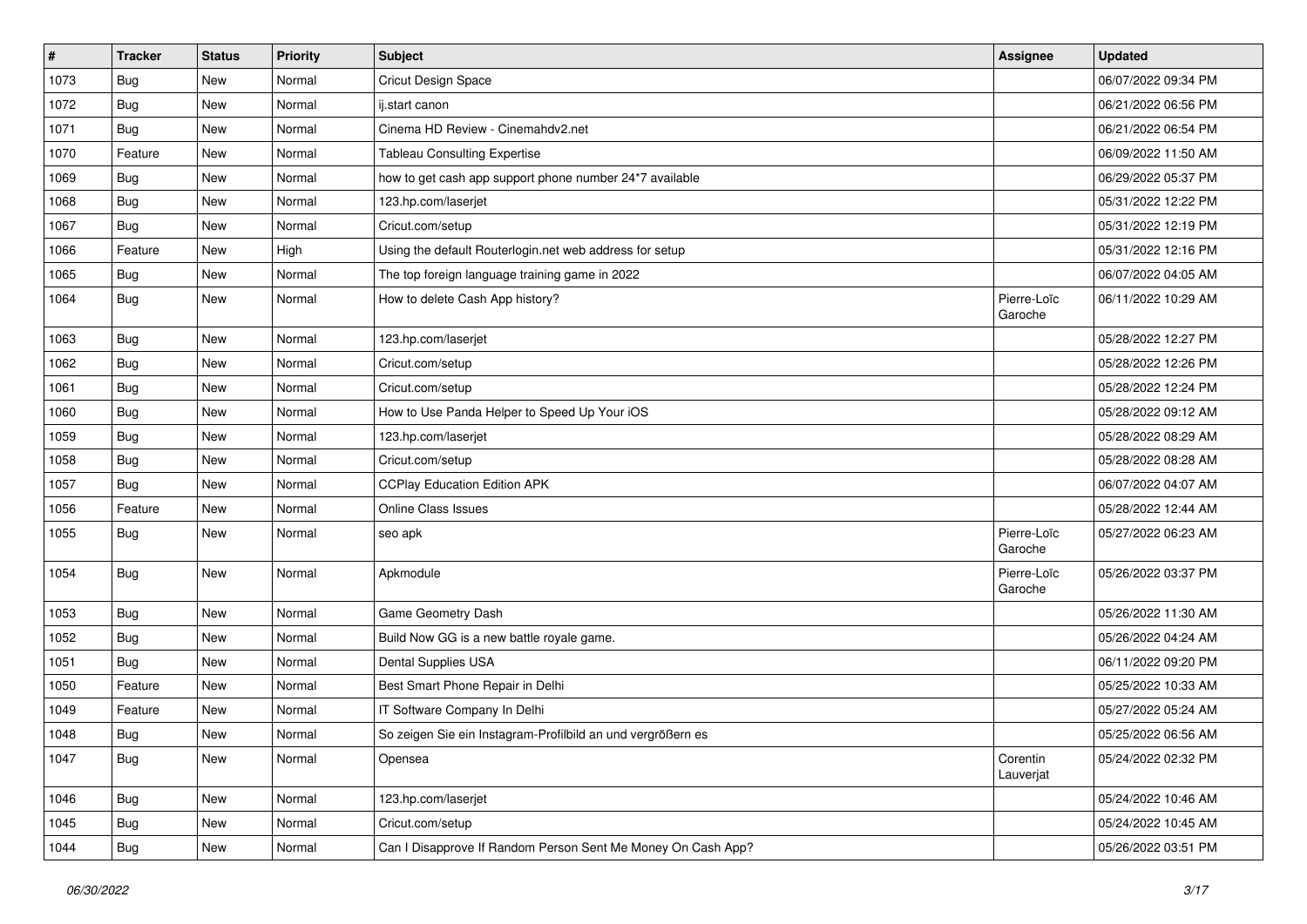| $\vert$ # | Tracker    | <b>Status</b> | <b>Priority</b> | <b>Subject</b>                                                             | <b>Assignee</b>        | <b>Updated</b>      |
|-----------|------------|---------------|-----------------|----------------------------------------------------------------------------|------------------------|---------------------|
| 1043      | <b>Bug</b> | New           | Normal          | What Is The Right Way To Troubleshoot Cash App Transfer Failed Problems?   |                        | 05/25/2022 01:16 PM |
| 1042      | Bug        | <b>New</b>    | Normal          | How to set up direct deposit on cash app?                                  |                        | 05/25/2022 01:17 PM |
| 1041      | Bug        | New           | Normal          | Count words in Word on the computer                                        |                        | 05/27/2022 02:16 PM |
| 1040      | Bug        | New           | Normal          | thabet                                                                     |                        | 05/19/2022 08:05 PM |
| 1039      | Bug        | <b>New</b>    | Normal          | How to Get Tickmill Bonuses for Free                                       |                        | 05/26/2022 05:43 PM |
| 1038      | Bug        | New           | Normal          | How to Fix Canon Printer Offline ISsue                                     | Pierre-Loïc<br>Garoche | 05/27/2022 05:25 AM |
| 1037      | Feature    | New           | Normal          | 1p lsd                                                                     | Christophe<br>Garion   | 05/19/2022 05:25 AM |
| 1036      | Bug        | New           | Normal          | <b>VPS Material</b>                                                        |                        | 05/18/2022 09:34 PM |
| 1035      | Bug        | New           | Normal          | how to relieve spam score                                                  | Pierre-Loïc<br>Garoche | 05/18/2022 11:39 AM |
| 1034      | Bug        | <b>New</b>    | Normal          | Download Teaching Feeling For Android                                      |                        | 05/20/2022 09:25 AM |
| 1033      | Bug        | New           | Normal          | The best slope 2 online games to play right now                            |                        | 05/17/2022 10:55 AM |
| 1032      | Bug        | New           | Normal          | How To Play The Wordle Game                                                |                        | 05/17/2022 10:37 AM |
| 1031      | Bug        | <b>New</b>    | Normal          | <b>IAFT Traders Union</b>                                                  |                        | 05/16/2022 03:14 PM |
| 1030      | Bug        | <b>New</b>    | Normal          | <b>IAFT Traders Union</b>                                                  |                        | 05/16/2022 03:13 PM |
| 1029      | Bug        | <b>New</b>    | Normal          | 5 Reasons Why People Love Coloring Pages?                                  |                        | 05/16/2022 11:53 AM |
| 1028      | Bug        | New           | Normal          | The Best Free Online Game to Play with Friends                             |                        | 05/16/2022 05:00 AM |
| 1027      | Bug        | <b>New</b>    | Normal          | Word hurdle: Viral and Fun Online Game                                     |                        | 06/25/2022 06:13 PM |
| 1026      | Bug        | <b>New</b>    | Normal          | New Puzzle Game for All Age - Dordle                                       |                        | 06/25/2022 06:17 PM |
| 1025      | <b>Bug</b> | New           | Normal          | how to change the logo in wordpress                                        |                        | 06/25/2022 06:20 PM |
| 1024      | Bug        | <b>New</b>    | Normal          | How to choose the right broker                                             |                        | 06/25/2022 06:23 PM |
| 1023      | Bug        | New           | Normal          | Questions That Are Typically Asked About Trap The Cat                      |                        | 05/14/2022 03:51 AM |
| 1022      | Bug        | <b>New</b>    | Normal          | 123.hp.com/laserjet                                                        |                        | 05/13/2022 01:25 PM |
| 1021      | Bug        | <b>New</b>    | Normal          | Cricut.com/setup                                                           |                        | 05/26/2022 12:21 AM |
| 1020      | Bug        | New           | Normal          | Cricut.com/setup                                                           |                        | 05/13/2022 11:14 AM |
| 1019      | Bug        | New           | Normal          | Cricut.com/setup                                                           |                        | 05/13/2022 11:13 AM |
| 1018      | Bug        | New           | Normal          | So erhalten Sie ein kostenloses Hörbuch                                    |                        | 06/29/2022 11:27 AM |
| 1017      | Feature    | New           | Normal          | fleeing the complex                                                        | Hamza<br>Bourbouh      | 05/13/2022 06:33 AM |
| 1016      | Bug        | New           | Normal          | Klondike Solitaire                                                         |                        | 05/12/2022 09:03 AM |
| 1015      | Bug        | New           | Normal          | Is it possible to send books for free?                                     |                        | 05/11/2022 04:05 PM |
| 1014      | Bug        | New           | Normal          | how to get chime routing and account number ? chime routing number florida |                        | 05/11/2022 12:42 PM |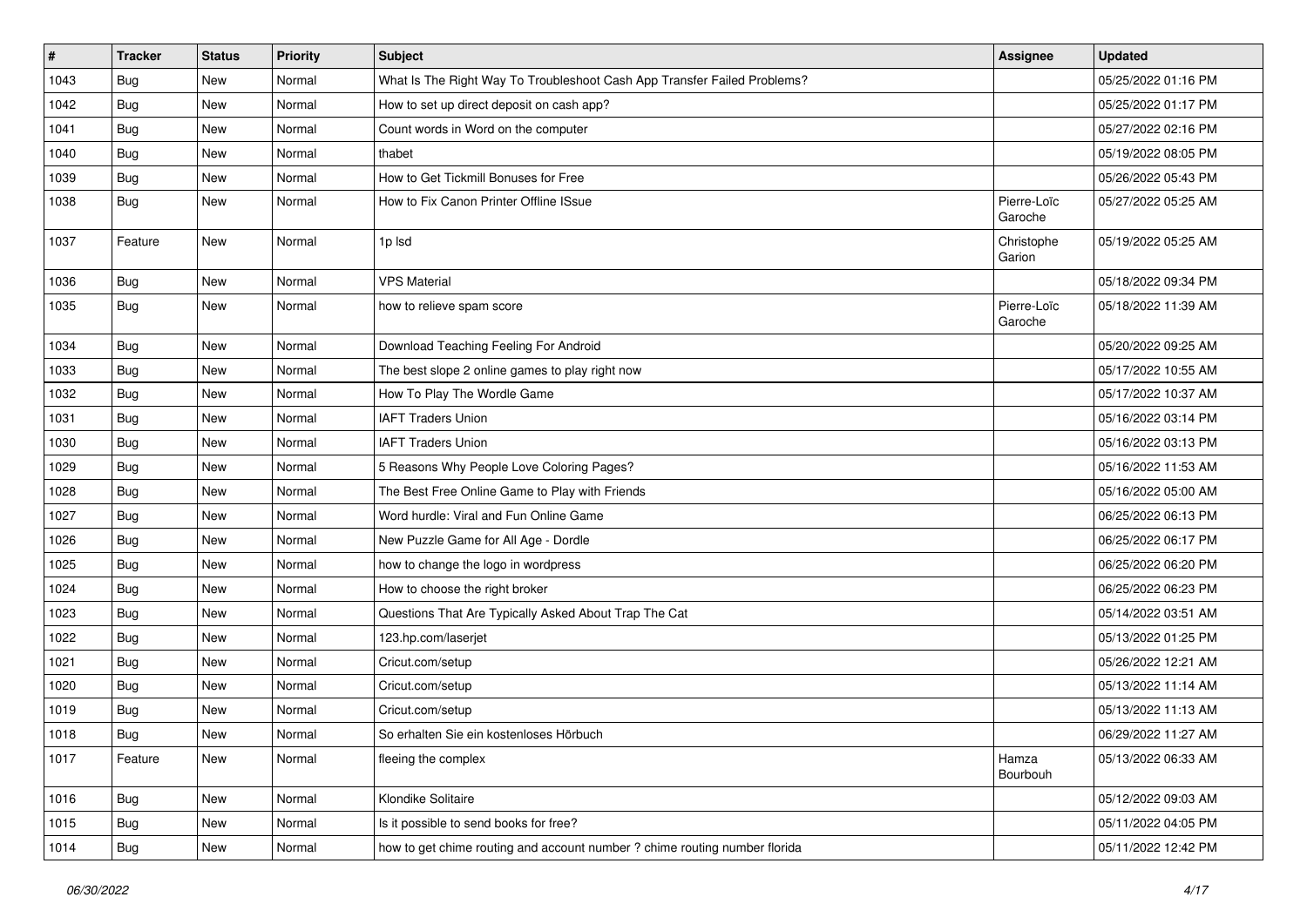| #    | <b>Tracker</b> | <b>Status</b> | <b>Priority</b> | Subject                                                                       | <b>Assignee</b>        | <b>Updated</b>      |
|------|----------------|---------------|-----------------|-------------------------------------------------------------------------------|------------------------|---------------------|
| 1013 | <b>Bug</b>     | <b>New</b>    | Normal          | ij.start canon                                                                |                        | 05/11/2022 11:31 AM |
| 1012 | Bug            | <b>New</b>    | Normal          | Cricut.com/setup                                                              |                        | 05/11/2022 11:30 AM |
| 1011 | Bug            | New           | Normal          | Summary of 10 best coloring apps on phones                                    |                        | 05/11/2022 10:58 AM |
| 1010 | Bug            | New           | Normal          | what are the requirements to borrow money from cash app ? cash app borrow app | Pierre-Loïc<br>Garoche | 05/11/2022 09:29 AM |
| 1009 | <b>Bug</b>     | <b>New</b>    | Normal          | How to change routing number on Cash App?                                     |                        | 05/11/2022 07:13 AM |
| 1008 | Bug            | <b>New</b>    | Normal          | Who was the first black woman to anchor a newscast?                           |                        | 05/10/2022 03:13 PM |
| 1007 | Bug            | New           | Normal          | "ij.start canon                                                               |                        | 05/18/2022 10:40 AM |
| 1006 | <b>Bug</b>     | New           | Normal          | Cricut.com/setup                                                              |                        | 05/10/2022 01:22 PM |
| 1005 | Bug            | <b>New</b>    | High            | Nursing Assignment Help in UK                                                 |                        | 05/13/2022 05:33 PM |
| 1004 | Bug            | New           | Normal          | you get to pinch and drag a man with a very flexible face                     |                        | 05/10/2022 10:59 AM |
| 1003 | Bug            | New           | Normal          | Drift F1 is a drifting car game inspired by F1's tracks.                      | Pierre-Loïc<br>Garoche | 05/10/2022 10:52 AM |
| 1002 | Bug            | <b>New</b>    | Normal          | Chemistry Assignment Help                                                     |                        | 06/04/2022 09:58 AM |
| 1001 | Bug            | <b>New</b>    | Normal          | Venmo Keep Saying Error?                                                      |                        | 06/27/2022 02:20 AM |
| 1000 | Bug            | New           | Normal          | Super easy way to zoom photos and upload to Instagram                         | Christophe<br>Garion   | 06/28/2022 06:14 PM |
| 999  | Bug            | <b>New</b>    | Normal          | Is there a way to find Google Feud answers?                                   |                        | 06/28/2022 01:27 AM |
| 998  | <b>Bug</b>     | New           | Normal          | Is It Hard to Solve Wordle An                                                 |                        | 06/27/2022 12:24 AM |
| 997  | Bug            | New           | Normal          | 123.hp.com/laserjet                                                           |                        | 06/28/2022 09:48 AM |
| 996  | Bug            | New           | Normal          | Cricut.com/setup                                                              |                        | 06/27/2022 07:12 AM |
| 995  | Feature        | New           | Normal          | "ij.start canon                                                               |                        | 06/27/2022 01:29 PM |
| 994  | Feature        | New           | Normal          | Cricut.com/setup                                                              |                        | 06/26/2022 02:00 AM |
| 993  | Bug            | New           | Normal          | IO Games Free Online                                                          |                        | 06/26/2022 09:41 AM |
| 992  | Bug            | New           | Normal          | So vergrößern Sie Ihr Instagram-Profilbild                                    |                        | 06/26/2022 11:29 PM |
| 991  | <b>Bug</b>     | <b>New</b>    | Normal          | <b>MDMA MOLLY</b>                                                             |                        | 05/03/2022 12:03 AM |
| 990  | Bug            | New           | Normal          | Mushrooms                                                                     |                        | 06/26/2022 05:41 AM |
| 989  | <b>Bug</b>     | New           | Normal          | Barewoods Wax Cigar                                                           |                        | 06/26/2022 09:19 AM |
| 988  | Bug            | New           | Normal          | <b>Medicinal Mushrooms</b>                                                    |                        | 06/27/2022 09:33 AM |
| 987  | Bug            | New           | Normal          | <b>Medicinal Mushrooms</b>                                                    |                        | 06/27/2022 07:13 PM |
| 986  | Bug            | New           | Normal          | dbhdsvbhdf                                                                    | Christophe<br>Garion   | 06/27/2022 04:12 PM |
| 985  | Bug            | New           | Normal          | Find out the vitality of Facebook Phone Number:                               |                        | 06/27/2022 05:39 AM |
| 984  | <b>Bug</b>     | New           | Normal          | How to disable, permanently delete Twitter account on phone, PC               |                        | 06/26/2022 08:28 AM |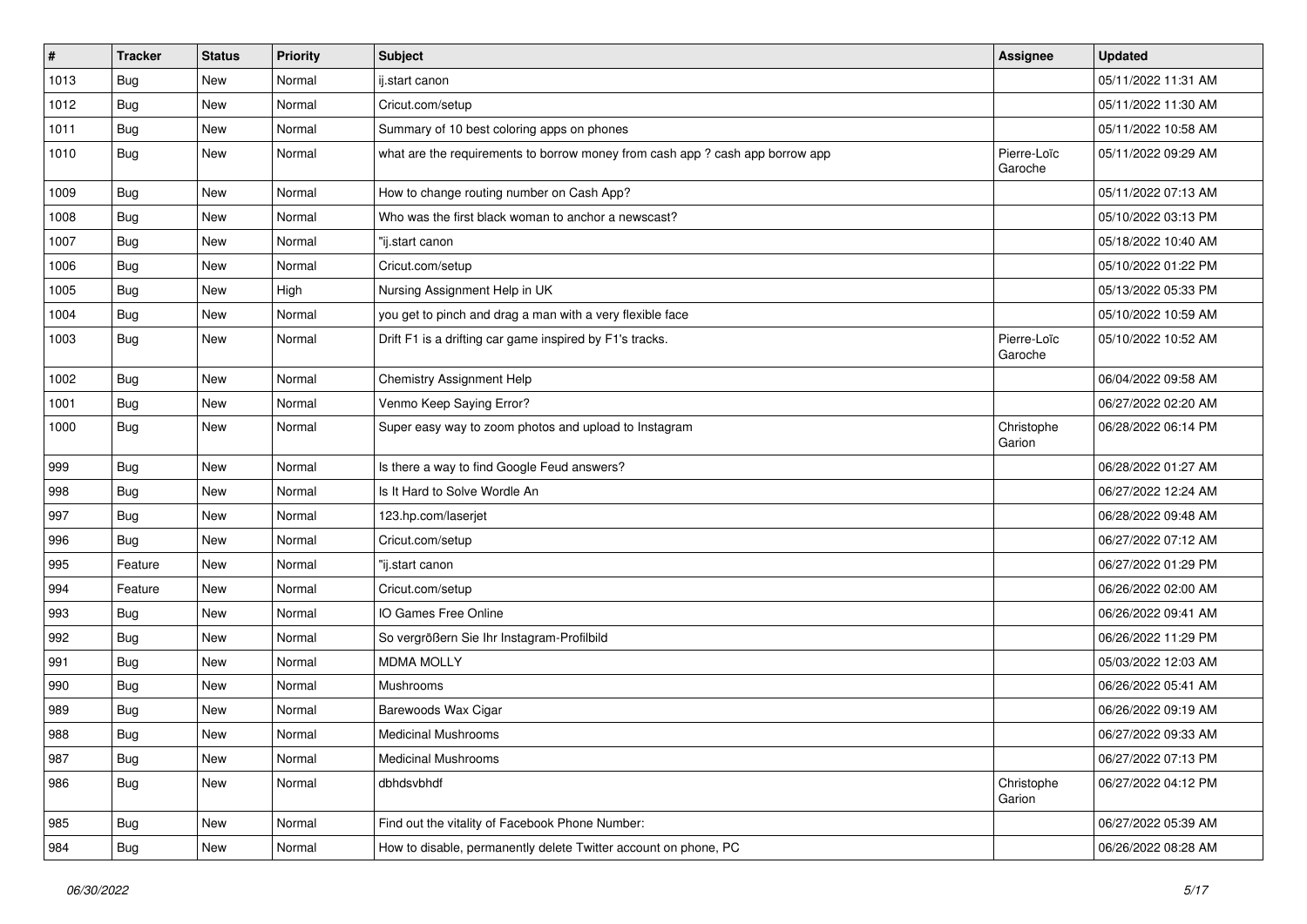| $\pmb{\#}$ | <b>Tracker</b> | <b>Status</b> | <b>Priority</b> | <b>Subject</b>                                                                         | Assignee               | <b>Updated</b>      |
|------------|----------------|---------------|-----------------|----------------------------------------------------------------------------------------|------------------------|---------------------|
| 983        | <b>Bug</b>     | New           | Normal          | Finding issue in tekken 3 game?                                                        |                        | 06/28/2022 03:26 AM |
| 982        | Bug            | <b>New</b>    | Normal          | Five sites that let you download free scenarios for your iPhone                        |                        | 05/07/2022 09:34 PM |
| 981        | Bug            | New           | Normal          | VidMate Mod APK                                                                        |                        | 06/28/2022 11:24 AM |
| 980        | <b>Bug</b>     | New           | Normal          | Free Gas Cards for the Unemployed                                                      |                        | 06/28/2022 02:54 PM |
| 979        | Bug            | New           | Normal          | Free Gas Cards for the Unemployed                                                      |                        | 06/25/2022 09:02 PM |
| 978        | Bug            | New           | Normal          | Delamore Lodge is a place to stay.                                                     |                        | 06/27/2022 04:57 AM |
| 977        | Bug            | New           | Normal          | Fans of the Old Country will like this book.                                           |                        | 06/26/2022 05:54 AM |
| 976        | Bug            | New           | Normal          | How to delete the cash app account history right now?                                  | Hamza<br>Bourbouh      | 06/28/2022 11:22 AM |
| 975        | Bug            | <b>New</b>    | Normal          | Payback 2 Mod APK                                                                      |                        | 05/05/2022 10:56 AM |
| 974        | Bug            | New           | Normal          | Watch NCAA Football Live Streaming Free                                                |                        | 06/26/2022 05:33 PM |
| 973        | Feature        | New           | Normal          | Free NFL Streaming Sites                                                               |                        | 06/28/2022 06:27 AM |
| 972        | Bug            | New           | Normal          | How To Borrow Money From The Cash App? Get To Know About The Same                      |                        | 04/25/2022 07:30 AM |
| 971        | Bug            | New           | Normal          | How Do I Check Balance On Cash App Card With Optimum Ease?                             |                        | 06/27/2022 08:16 PM |
| 970        | Bug            | New           | Normal          | The Amount Of Time Does Cash App Direct Deposit Time Take?                             |                        | 06/26/2022 07:32 PM |
| 969        | Bug            | New           | Normal          | Watch NCAA Football Live Match Free                                                    |                        | 06/28/2022 01:31 PM |
| 968        | Feature        | <b>New</b>    | Normal          | watch nfl online free live streaming                                                   |                        | 06/25/2022 11:52 PM |
| 967        | Feature        | New           | Normal          | stream live nfl games free online                                                      |                        | 06/26/2022 10:09 AM |
| 966        | <b>Bug</b>     | New           | Normal          | How to Download the Filmes                                                             |                        | 06/27/2022 03:25 AM |
| 965        | Bug            | New           | Normal          | Go with cash app customer service to know where I can load my cash app card            |                        | 06/28/2022 04:30 AM |
| 964        | Bug            | New           | Normal          | Can I Fix Cash App Transfer Failed Issues By Adding Sufficient Funds?                  |                        | 06/26/2022 07:21 AM |
| 963        | Feature        | New           | Normal          | Why I am not getting cool cash app card designs- call experts                          |                        | 06/26/2022 07:52 AM |
| 962        | Bug            | New           | Normal          | Kostenlose Hörbücher                                                                   |                        | 06/26/2022 10:45 PM |
| 961        | Bug            | New           | Normal          | TeaTv is an Android                                                                    |                        | 06/26/2022 02:02 PM |
| 960        | Feature        | New           | Normal          | Zooming Instagram Picture In Full HD                                                   | Pierre-Loïc<br>Garoche | 06/26/2022 07:18 AM |
| 959        | Bug            | New           | Normal          | Get connected with cash app team-How to get money off cash app at walmart without card |                        | 06/27/2022 08:52 AM |
| 958        | <b>Bug</b>     | New           | Normal          | Avail Cash app support service to know Sutton bank cash app number                     |                        | 06/26/2022 08:46 AM |
| 957        | Bug            | New           | Normal          | From Where I Can Get Cheap Writing Services?                                           |                        | 04/20/2022 05:06 AM |
| 956        | Bug            | New           | Normal          | <b>FNF Free Mods Online</b>                                                            |                        | 06/25/2022 09:59 PM |
| 955        | Bug            | New           | Normal          | How Long Does Verification Take On Cash App If You Apply For The Verification?         | Christophe<br>Garion   | 06/25/2022 10:50 PM |
| 954        | Bug            | New           | Normal          | AZ Screen Recorder Mod                                                                 |                        | 06/25/2022 11:24 PM |
| 953        | Bug            | New           | Normal          | Manga Dogs - Read Your Favorite Comics on Your Smartphone                              |                        | 06/27/2022 03:53 PM |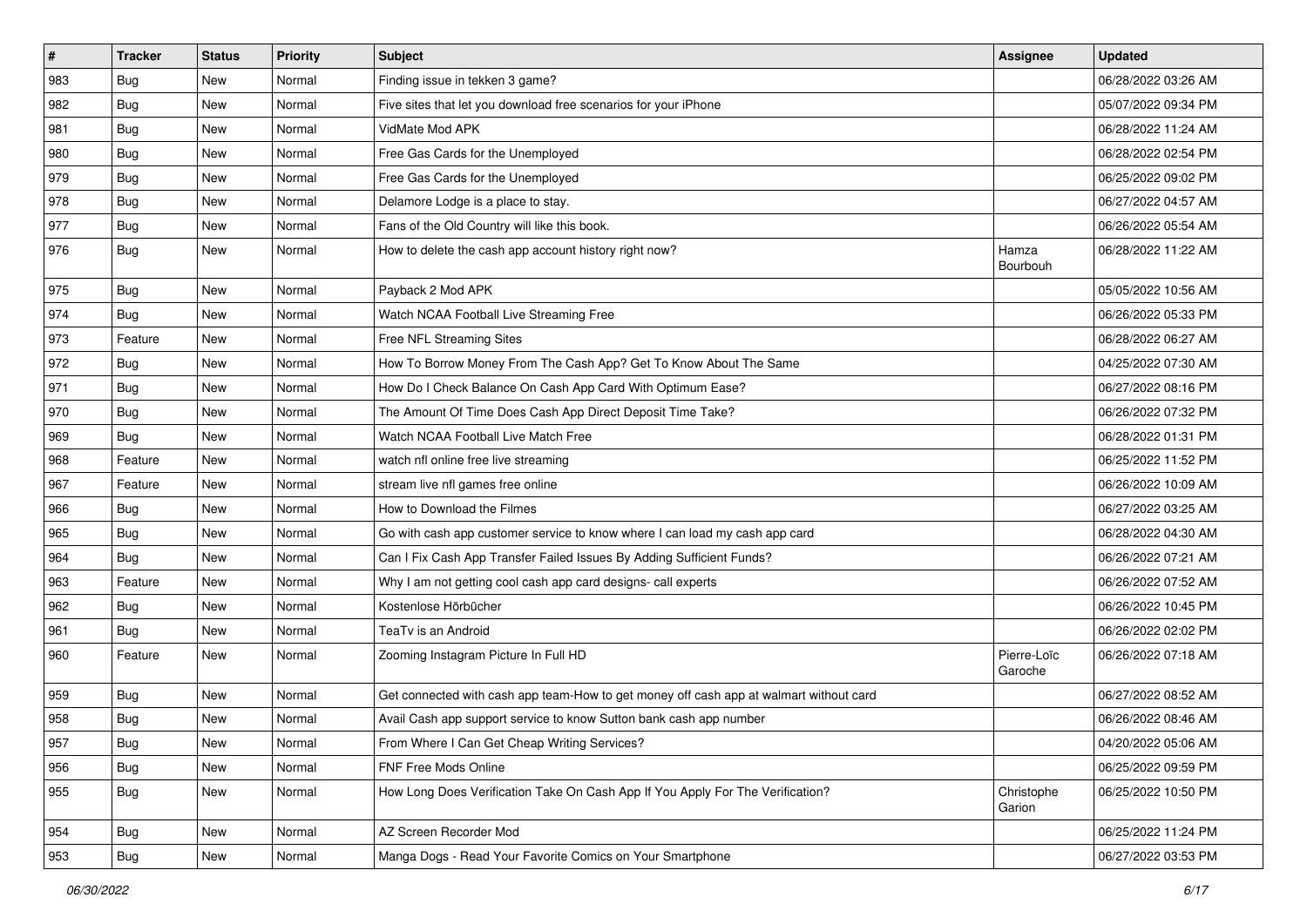| $\vert$ # | <b>Tracker</b> | <b>Status</b> | <b>Priority</b> | <b>Subject</b>                                                                   | <b>Assignee</b>        | <b>Updated</b>      |
|-----------|----------------|---------------|-----------------|----------------------------------------------------------------------------------|------------------------|---------------------|
| 952       | <b>Bug</b>     | New           | Normal          | Canon IJ Network Tool                                                            |                        | 06/26/2022 10:35 AM |
| 951       | <b>Bug</b>     | New           | Normal          | Canon.com/ijsetup                                                                |                        | 06/27/2022 07:56 PM |
| 950       | Bug            | New           | Normal          | ij.start canon                                                                   |                        | 06/26/2022 04:35 AM |
| 949       | <b>Bug</b>     | New           | Normal          | <b>Educational Games</b>                                                         |                        | 06/15/2022 09:11 PM |
| 948       | Bug            | New           | Normal          | Canon IJ Network Tool                                                            |                        | 06/27/2022 09:30 PM |
| 947       | <b>Bug</b>     | New           | Normal          | is Disney Now and Disney Plus different?                                         |                        | 04/14/2022 09:53 AM |
| 946       | Bug            | New           | Normal          | What is Plex and Is Plex Legal?                                                  |                        | 06/26/2022 05:23 AM |
| 945       | Bug            | New           | Normal          | TikTok 18 Mod Apk For Your Android                                               |                        | 04/13/2022 09:32 AM |
| 944       | Feature        | New           | Normal          | Canon.com/ijsetup                                                                |                        | 06/27/2022 09:46 AM |
| 943       | Bug            | New           | Normal          | ij.start canon                                                                   |                        | 04/13/2022 08:52 AM |
| 942       | <b>Bug</b>     | New           | Normal          | Canon IJ Network Tool                                                            |                        | 04/13/2022 08:45 AM |
| 941       | Bug            | New           | Normal          | is Disney Now and Disney Plus different?                                         |                        | 06/26/2022 12:10 PM |
| 940       | Bug            | New           | Normal          | What is Plex and Is Plex Legal?                                                  |                        | 06/26/2022 04:50 PM |
| 939       | Bug            | New           | Normal          | Ability to change sound notifications                                            | Christophe<br>Garion   | 06/27/2022 11:29 PM |
| 938       | <b>Bug</b>     | New           | Normal          | Would you like to have your own ringtone                                         | Christophe<br>Garion   | 06/26/2022 09:54 PM |
| 936       | Bug            | New           | Normal          | Avantages de l'extension AliTools pour faire du shopping sur Aliexpress          | Pierre-Loïc<br>Garoche | 04/12/2022 11:35 AM |
| 935       | Bug            | New           | Normal          | MovieBox Pro Apk - Watch Movies and TV Shows on Your Android Phone               |                        | 06/26/2022 04:11 AM |
| 934       | Bug            | New           | Normal          | MovieBox Pro Apk - Watch Movies and TV Shows on Your Android Phone               |                        | 05/10/2022 11:01 AM |
| 933       | Bug            | New           | Normal          | How Can I Watch Movies on My Mobile Phone                                        |                        | 06/24/2022 12:55 AM |
| 932       | <b>Bug</b>     | New           | Normal          | The best epic, long-playing PC games will consume days of your life.             |                        | 05/15/2022 07:44 PM |
| 931       | Feature        | New           | High            | Situs Judi Slot Online apel888                                                   | Pierre-Loïc<br>Garoche | 06/26/2022 01:07 AM |
| 930       | Bug            | New           | Normal          | The best free games online                                                       |                        | 04/12/2022 09:05 AM |
| 929       | <b>Bug</b>     | New           | Normal          | Canon IJ Network Tool                                                            |                        | 04/12/2022 08:32 AM |
| 928       | <b>Bug</b>     | New           | Normal          | How Does Sutton Bank Cash App Customer Service Help In Answering Your Questions? |                        | 04/12/2022 11:36 AM |
| 927       | Feature        | New           | Normal          | What Is The Right Way To Troubleshoot Cash App Transfer Failed Problems?         |                        | 04/12/2022 05:54 AM |
| 926       | <b>Bug</b>     | New           | Normal          | tavor 7                                                                          |                        | 06/22/2022 05:08 PM |
| 925       | Bug            | New           | Normal          | tavor 7                                                                          |                        | 06/15/2022 03:45 AM |
| 924       | Bug            | New           | Normal          | buy tec 9                                                                        |                        | 04/11/2022 02:54 PM |
| 923       | <b>Bug</b>     | New           | Normal          | frenchies for sale                                                               |                        | 04/11/2022 02:35 PM |
| 922       | Bug            | New           | Normal          | Why Is The Need For Assignment Writing Services?                                 |                        | 06/29/2022 06:48 PM |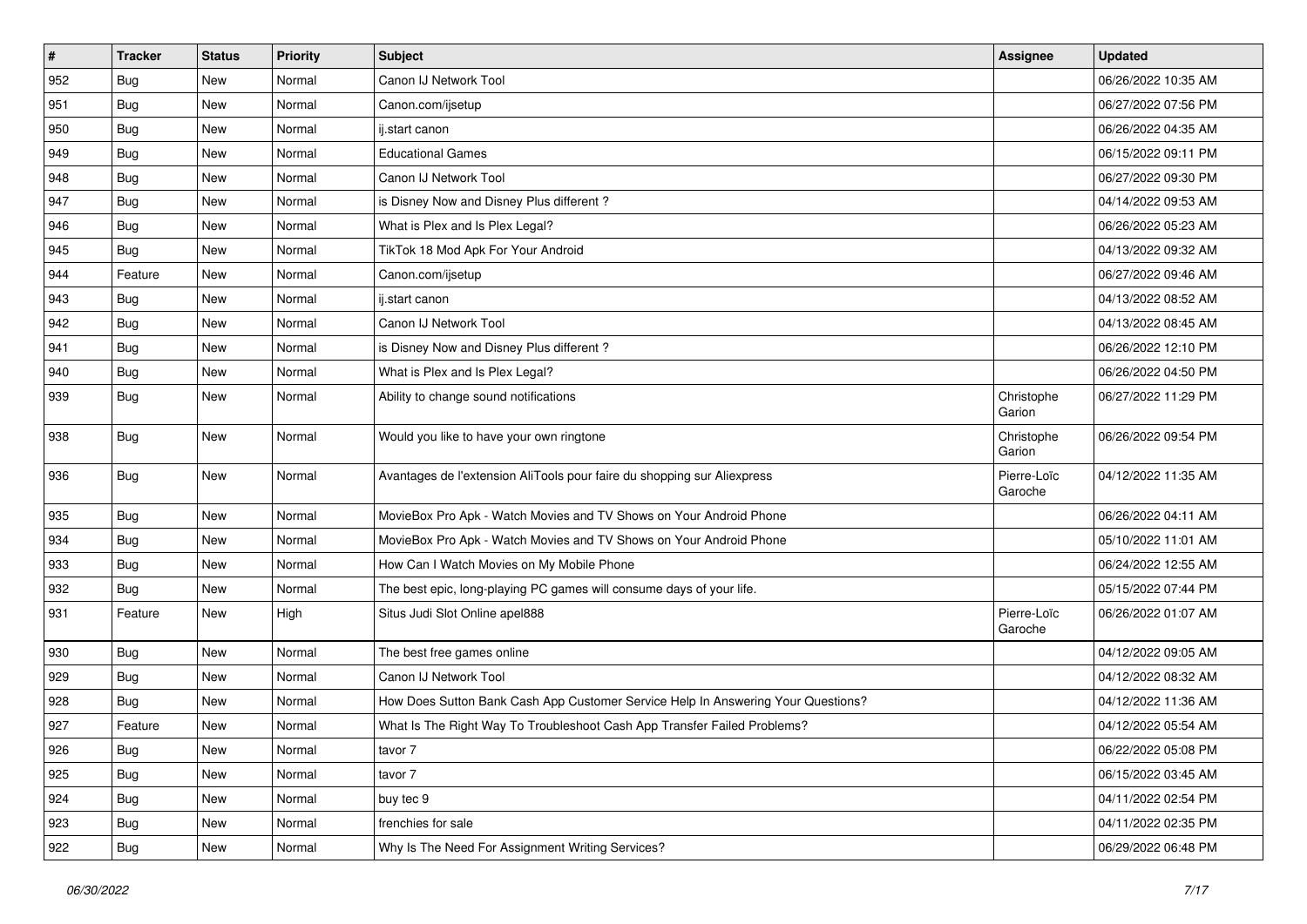| $\vert$ # | <b>Tracker</b> | <b>Status</b> | <b>Priority</b> | <b>Subject</b>                                                            | Assignee               | <b>Updated</b>      |
|-----------|----------------|---------------|-----------------|---------------------------------------------------------------------------|------------------------|---------------------|
| 921       | <b>Bug</b>     | New           | Normal          | Canon IJ Network Tool                                                     |                        | 04/11/2022 09:00 AM |
| 920       | <b>Bug</b>     | New           | Normal          | Where I Can Get Essay Writing Services?                                   |                        | 04/11/2022 08:35 AM |
| 919       | Feature        | New           | Normal          | How can I check my Cash App card balance by dialing a number?             |                        | 04/10/2022 09:07 AM |
| 918       | <b>Bug</b>     | New           | Normal          | Antivirus for IOS                                                         |                        | 06/16/2022 10:36 PM |
| 917       | Bug            | New           | Normal          | Random Person Sent Me Money on Cash App-find solution?                    |                        | 04/09/2022 12:32 PM |
| 916       | <b>Bug</b>     | New           | Normal          | How long does it take to write a book?                                    |                        | 04/07/2022 12:15 PM |
| 915       | Bug            | New           | Normal          | Finance dissertation writing                                              |                        | 04/07/2022 09:22 AM |
| 914       | <b>Bug</b>     | New           | Normal          | Wordle: how to play fashion games for free?                               |                        | 04/07/2022 08:30 AM |
| 913       | <b>Bug</b>     | New           | Normal          | Canon IJ Network Tool                                                     |                        | 04/07/2022 06:21 AM |
| 912       | Bug            | New           | Normal          | Cuphead Mobile Game Review                                                |                        | 06/09/2022 10:14 AM |
| 911       | Bug            | New           | Normal          | Aluminum Windows & Doors                                                  |                        | 04/06/2022 08:10 PM |
| 910       | Bug            | New           | Normal          | Each content looks unisize or not formated                                |                        | 04/06/2022 11:21 AM |
| 909       | Bug            | New           | Normal          | Toca Life World APK                                                       |                        | 04/06/2022 04:52 AM |
| 908       | Bug            | New           | Normal          | Toca Life World APK                                                       |                        | 04/06/2022 03:18 AM |
| 907       | Bug            | New           | Normal          | Canon IJ Network Tool                                                     |                        | 04/04/2022 10:43 AM |
| 906       | Bug            | New           | Normal          | How To Change Cash App From Business To Personal Account For Any Reasons? |                        | 04/04/2022 09:57 AM |
| 905       | <b>Bug</b>     | New           | Normal          | MINI MILITIA MOD APK                                                      |                        | 05/19/2022 01:54 PM |
| 904       | Feature        | New           | Normal          | Laora seeck                                                               |                        | 04/20/2022 11:54 AM |
| 903       | Feature        | New           | Normal          | Good game                                                                 |                        | 04/11/2022 08:39 AM |
| 902       | Feature        | New           | Normal          | salo717                                                                   |                        | 05/18/2022 10:35 AM |
| 901       | Feature        | New           | Normal          | good game ever                                                            |                        | 06/30/2022 01:50 AM |
| 900       | Feature        | New           | Normal          | good game ever                                                            |                        | 04/02/2022 11:59 AM |
| 899       | Feature        | New           | Normal          | Application of Optical Fiber Gyroscope                                    | Christophe<br>Garion   | 04/02/2022 11:23 AM |
| 898       | Bug            | New           | Normal          | Shadow Fight 2 Mod APK                                                    |                        | 04/02/2022 09:17 AM |
| 897       | Bug            | New           | Normal          | Slot Pulsa Pragmatic Play                                                 | Xavier Thirioux        | 04/01/2022 12:08 PM |
| 896       | Feature        | New           | Normal          | Application of North Finder in Mining Industry                            | <b>Xavier Thirioux</b> | 04/01/2022 09:49 AM |
| 895       | <b>Bug</b>     | New           | Normal          | Cash App Scams                                                            |                        | 06/18/2022 02:36 PM |
| 894       | Feature        | New           | Normal          | Need phd dissertation help in UK                                          |                        | 05/30/2022 12:29 PM |
| 893       | Bug            | New           | Normal          | klingeltone                                                               |                        | 04/13/2022 11:06 AM |
| 892       | <b>Bug</b>     | New           | Normal          | Good game                                                                 |                        | 04/01/2022 09:15 AM |
| 891       | Bug            | New           | Normal          | The most interesting game today, have you tried it?                       |                        | 04/01/2022 09:17 AM |
| 889       | <b>Bug</b>     | New           | Normal          | What is Plex and how it's work?                                           |                        | 04/01/2022 09:14 AM |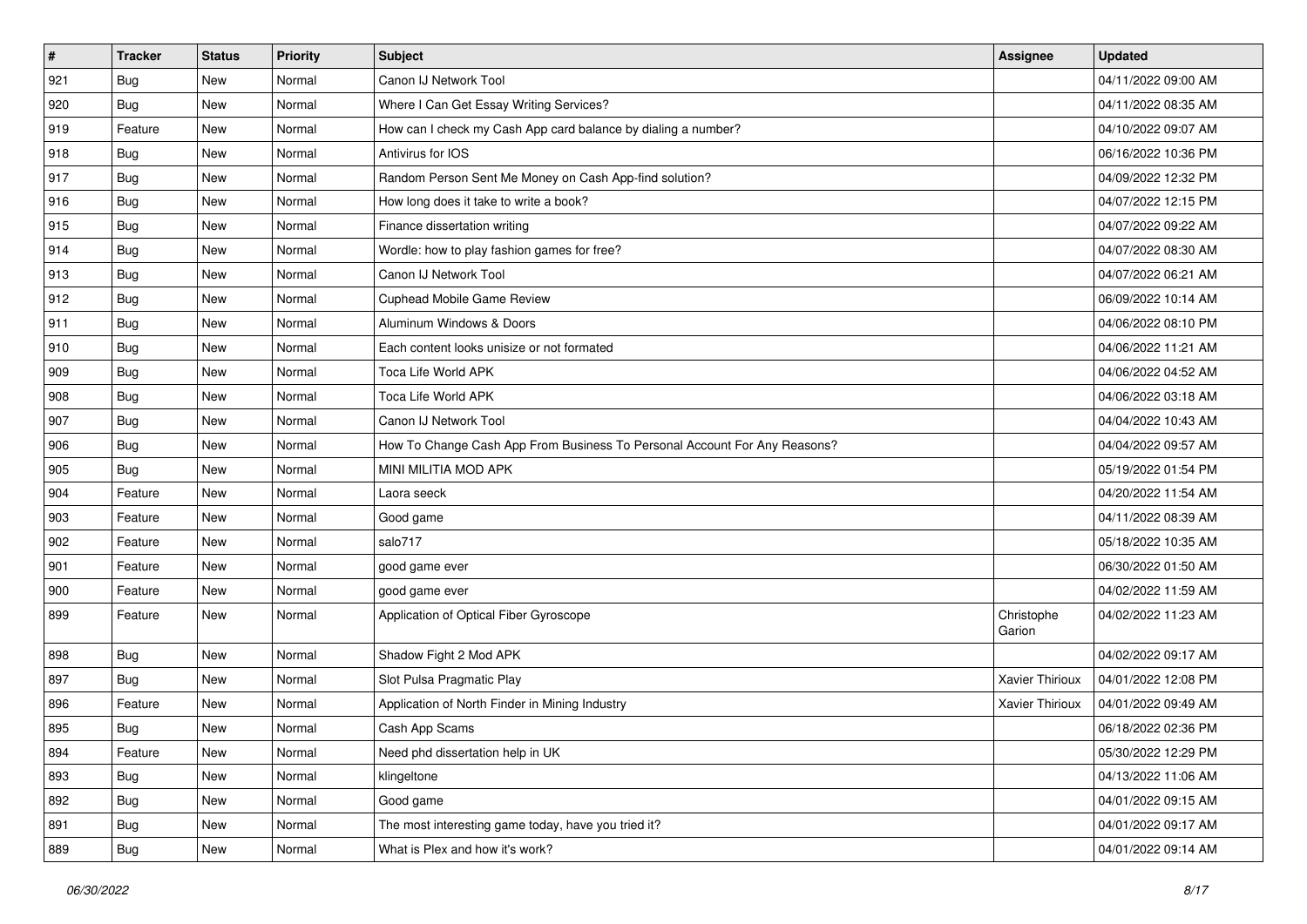| $\vert$ # | <b>Tracker</b> | <b>Status</b> | <b>Priority</b> | <b>Subject</b>                                                              | <b>Assignee</b>        | <b>Updated</b>      |
|-----------|----------------|---------------|-----------------|-----------------------------------------------------------------------------|------------------------|---------------------|
| 888       | <b>Bug</b>     | New           | Normal          | Is the Fox News Channel on Roku free?                                       |                        | 06/28/2022 06:58 PM |
| 887       | <b>Bug</b>     | New           | Normal          | What is Plex and how it's work?                                             |                        | 04/01/2022 09:16 AM |
| 886       | <b>Bug</b>     | New           | Normal          | Is the Fox News Channel on Roku free?                                       |                        | 06/28/2022 09:36 PM |
| 885       | Bug            | New           | Normal          | How to Install the Tele Latino App For Android                              |                        | 03/28/2022 04:10 AM |
| 884       | Bug            | New           | Normal          | Why do Subway Surfers popular                                               |                        | 04/01/2022 09:16 AM |
| 883       | <b>Bug</b>     | New           | Normal          | Langweilen Sie sich jemals bei der gleichen alten Schriftart auf Instagram? |                        | 04/01/2022 09:16 AM |
| 882       | <b>Bug</b>     | New           | Normal          | How to change bank account on cash app?                                     |                        | 04/01/2022 09:16 AM |
| 880       | Bug            | New           | Normal          | Why do Subway Surfers popular                                               |                        | 04/01/2022 09:16 AM |
| 879       | Feature        | New           | Normal          | Best Garage Door Repair in Massachusetts                                    |                        | 04/01/2022 09:16 AM |
| 878       | Bug            | New           | Normal          | Wie ist instazoom hilfreich beim Herunterladen von Instagram-Profilbildern  |                        | 04/08/2022 09:28 PM |
| 877       | Feature        | New           | Normal          | <b>Exness Broker Review</b>                                                 |                        | 04/01/2022 09:12 AM |
| 876       | Bug            | New           | Normal          | Download Full-Size Profile Pictures of Your Favorite Users With InstaDP     |                        | 04/01/2022 09:12 AM |
| 875       | Bug            | New           | Normal          | Red ball game                                                               |                        | 04/01/2022 09:15 AM |
| 874       | Bug            | New           | Normal          | Cómo descargar Minecraft Apk                                                |                        | 06/26/2022 08:01 AM |
| 873       | Bug            | New           | Normal          | Klingeltöne mp3                                                             |                        | 04/13/2022 11:03 AM |
| 872       | Bug            | New           | Normal          | Poppy Playtime Horror Game Free                                             |                        | 04/01/2022 09:11 AM |
| 870       | <b>Bug</b>     | New           | Normal          | Mahjong Solitaire                                                           |                        | 04/01/2022 09:12 AM |
| 869       | Bug            | New           | Normal          | Sonnerie Post Malone 2022                                                   |                        | 04/13/2022 11:05 AM |
| 868       | Feature        | New           | Normal          | What Is the Role of a Graphic Designer?                                     | Pierre-Loïc<br>Garoche | 04/01/2022 09:12 AM |
| 867       | <b>Bug</b>     | New           | Low             | cheap Yeezys                                                                | Pierre-Loïc<br>Garoche | 04/01/2022 09:12 AM |
| 866       | Feature        | New           | Normal          | Northern Ireland Dissertation Writing Service                               | Pierre-Loïc<br>Garoche | 04/01/2022 09:12 AM |
| 865       | <b>Bug</b>     | New           | Normal          | Canon IJ Printer Utility                                                    |                        | 05/18/2022 07:24 PM |
| 864       | Bug            | New           | Normal          | Canon IJ Network Tool                                                       |                        | 04/01/2022 09:14 AM |
| 863       | <b>Bug</b>     | New           | Normal          | Canon IJ Network Tool                                                       |                        | 04/01/2022 09:12 AM |
| 862       | <b>Bug</b>     | New           | Normal          | none                                                                        |                        | 04/01/2022 09:11 AM |
| 861       | Feature        | New           | Low             | Understanding Situational Depression                                        | Pierre-Loïc<br>Garoche | 04/01/2022 09:12 AM |
| 860       | <b>Bug</b>     | New           | Normal          | pokemon guide                                                               | Pierre-Loïc<br>Garoche | 06/18/2022 08:18 PM |
| 859       | Bug            | New           | Normal          | Canon IJ Network Tool                                                       |                        | 04/01/2022 09:13 AM |
| 858       | <b>Bug</b>     | New           | Normal          | opourid                                                                     | Christophe<br>Garion   | 04/01/2022 09:13 AM |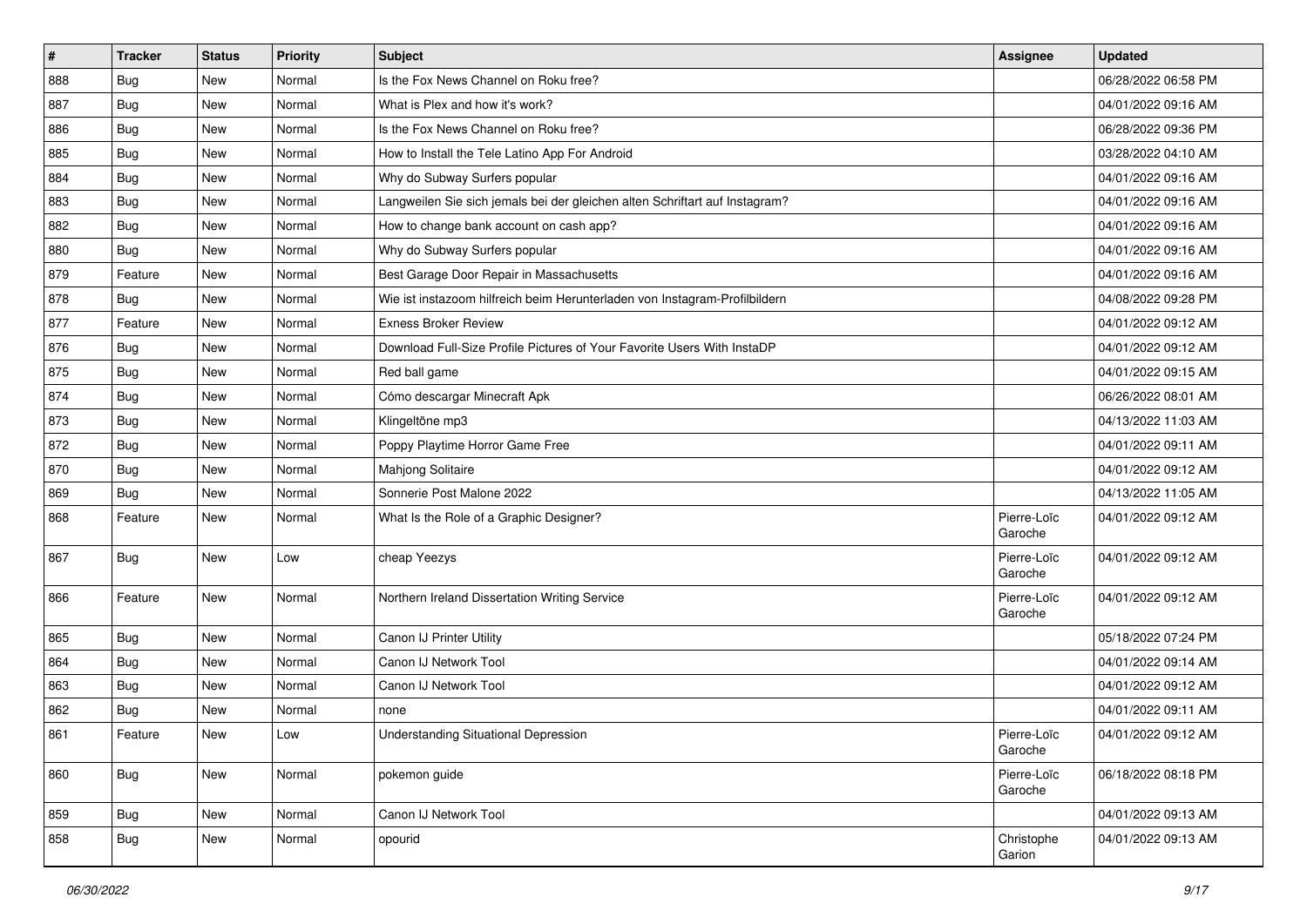| $\vert$ # | <b>Tracker</b> | <b>Status</b> | <b>Priority</b> | <b>Subject</b>                                                                   | <b>Assignee</b>        | <b>Updated</b>      |
|-----------|----------------|---------------|-----------------|----------------------------------------------------------------------------------|------------------------|---------------------|
| 857       | <b>Bug</b>     | New           | Normal          | Welcome to the world of classic retro games                                      |                        | 04/01/2022 09:13 AM |
| 856       | Bug            | New           | Normal          | Online Classes Assistance Help For Student                                       |                        | 04/01/2022 09:13 AM |
| 855       | Bug            | New           | Normal          | Online Classes Assistance Help For Student                                       |                        | 04/01/2022 09:13 AM |
| 854       | <b>Bug</b>     | New           | Normal          | How To Resolve Password Problems Through Facebook Customer Service?              |                        | 04/09/2022 06:11 PM |
| 853       | <b>Bug</b>     | New           | Normal          | what is dr laser                                                                 |                        | 04/01/2022 09:13 AM |
| 852       | <b>Bug</b>     | New           | Normal          | How to cancel your French Bee flight within 24 hours?                            |                        | 04/01/2022 09:13 AM |
| 851       | Bug            | New           | Normal          | Laden Sie den kostenlosen MP3-Klingelton für Ihr Mobiltelefon herunter           |                        | 04/01/2022 09:14 AM |
| 850       | Bug            | New           | Normal          | Puppy Playtime APK Android                                                       |                        | 04/01/2022 09:14 AM |
| 849       | Bug            | New           | Normal          | FutEmax App Apk - Watch Soccer, Fantasy Football, And More On Your Mobile Device |                        | 04/01/2022 09:04 AM |
| 848       | Feature        | New           | Normal          | <b>Online Classes Assistance</b>                                                 |                        | 04/01/2022 08:57 AM |
| 847       | Feature        | New           | Normal          | Canon.com/ijsetup                                                                |                        | 04/01/2022 09:08 AM |
| 846       | Feature        | New           | Normal          | ij.start canon                                                                   |                        | 04/01/2022 08:58 AM |
| 845       | Feature        | New           | Normal          | canon.com/ijsetup                                                                |                        | 04/01/2022 08:58 AM |
| 844       | Bug            | New           | Normal          | To know Chime Routing Number call on the helpline number                         |                        | 04/01/2022 08:58 AM |
| 843       | <b>Bug</b>     | New           | Normal          | Canon IJ Network Tool                                                            |                        | 04/01/2022 08:58 AM |
| 842       | Bug            | New           | Normal          | Join the fun game                                                                |                        | 04/01/2022 08:58 AM |
| 841       | <b>Bug</b>     | New           | Normal          | How do I activate FOX NOW?                                                       |                        | 04/01/2022 08:58 AM |
| 840       | Bug            | New           | Normal          | Is Tubi really free and legal?                                                   |                        | 04/01/2022 08:58 AM |
| 839       | <b>Bug</b>     | New           | Normal          | How do I activate FOX NOW?                                                       |                        | 04/01/2022 08:58 AM |
| 838       | <b>Bug</b>     | New           | Normal          | Celebrity Hunter Mod apk - Como instalá-lo                                       |                        | 04/01/2022 08:58 AM |
| 837       | <b>Bug</b>     | New           | Normal          | To Create An Instagram Story                                                     | Pierre-Loïc<br>Garoche | 04/01/2022 08:58 AM |
| 836       | Bug            | New           | Normal          | What Is The Required Amount To Pay As Cash App Clearance Fee?                    |                        | 04/01/2022 09:00 AM |
| 835       | <b>Bug</b>     | New           | Normal          | Build your strong army with Taming io                                            |                        | 04/01/2022 08:59 AM |
| 834       | <b>Bug</b>     | New           | Normal          | Grasp the secret to relieve stress and fatigue                                   |                        | 04/01/2022 08:57 AM |
| 833       | <b>Bug</b>     | New           | Normal          | Does Direct Deposit Hit Chime- seek Chime Customer Service                       |                        | 04/01/2022 08:59 AM |
| 832       | <b>Bug</b>     | New           | Normal          | Choque Royale Mod Apk                                                            |                        | 04/01/2022 08:59 AM |
| 831       | <b>Bug</b>     | New           | Normal          | Build and shoot                                                                  |                        | 05/29/2022 04:47 PM |
| 830       | Bug            | New           | Normal          | Poppy Playtime APK                                                               |                        | 06/27/2022 10:31 PM |
| 829       | Bug            | New           | Normal          | Write My Dissertation For Me UK                                                  | Pierre-Loïc<br>Garoche | 06/26/2022 04:13 AM |
| 828       | Bug            | New           | Normal          | Nursery management                                                               |                        | 06/28/2022 12:10 PM |
| 827       | <b>Bug</b>     | New           | Normal          | Come To Know The Required Steps To Unlock Cash App Account                       |                        | 04/01/2022 08:59 AM |
| 826       | Bug            | New           | Normal          | How to Dowload MXL TV Premium                                                    |                        | 05/26/2022 03:34 PM |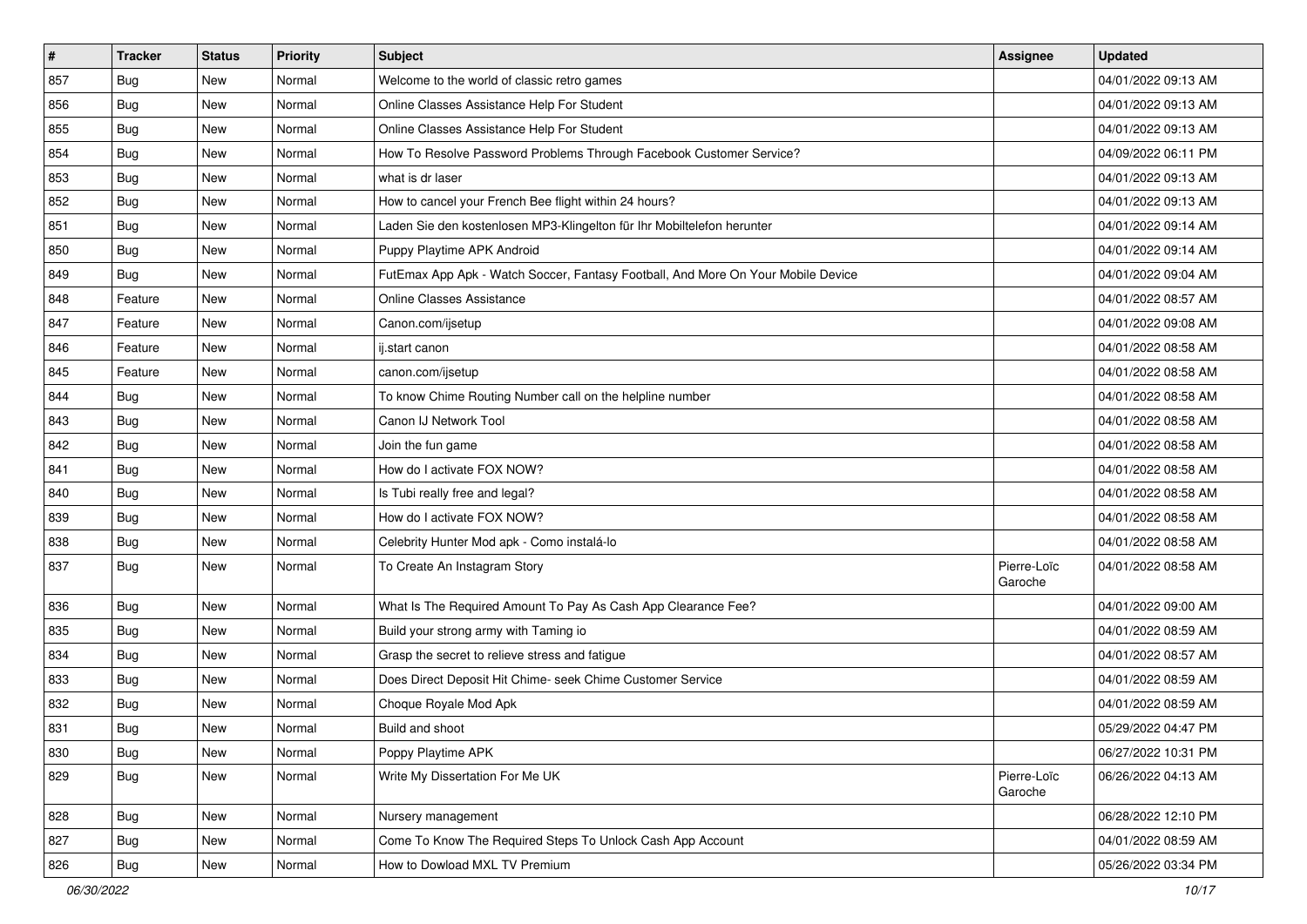| $\vert$ # | <b>Tracker</b> | <b>Status</b> | <b>Priority</b> | <b>Subject</b>                                           | <b>Assignee</b>        | <b>Updated</b>      |
|-----------|----------------|---------------|-----------------|----------------------------------------------------------|------------------------|---------------------|
| 825       | Bug            | New           | Normal          | Lucky Patcher Download                                   |                        | 06/26/2022 06:09 PM |
| 824       | Feature        | <b>New</b>    | Normal          | How to watch Fox News on my Smart TV or similar devices? | Pierre-Loïc<br>Garoche | 06/27/2022 08:32 PM |
| 823       | Feature        | <b>New</b>    | Normal          | How much does Disney Plus cost?                          | Pierre-Loïc<br>Garoche | 06/27/2022 04:05 AM |
| 822       | Bug            | <b>New</b>    | Normal          | Dowload Your Boyfriend Game                              |                        | 06/28/2022 04:56 AM |
| 821       | <b>Bug</b>     | New           | Normal          | Nicoo - A Review of the Popular Battle Royale Game       |                        | 06/28/2022 08:30 AM |
| 820       | Bug            | <b>New</b>    | Normal          | Metal Slug Apk para Android                              |                        | 06/29/2022 12:55 PM |
| 819       | <b>Bug</b>     | New           | Normal          | Metal Slug Apk para Android                              |                        | 06/27/2022 09:35 AM |
| 818       | Bug            | New           | Normal          | Have you ever played a basketball game?                  | Corentin<br>Lauverjat  | 04/01/2022 08:55 AM |
| 817       | Bug            | New           | Normal          | Pacman 30th Anniversary                                  |                        | 06/28/2022 09:20 AM |
| 816       | <b>Bug</b>     | New           | Normal          | Play Scribble io fun with everyone                       |                        | 06/28/2022 03:20 PM |
| 815       | <b>Bug</b>     | <b>New</b>    | Normal          | how do i call cash app customer service                  | <b>Xavier Thirioux</b> | 06/28/2022 01:04 PM |
| 814       | <b>Bug</b>     | New           | Normal          | Stage Fright Cure                                        | Pierre-Loïc<br>Garoche | 06/28/2022 12:31 AM |
| 813       | Feature        | New           | Normal          | Canon.com/ijsetup                                        |                        | 06/28/2022 05:15 PM |
| 812       | Feature        | <b>New</b>    | Normal          | canon.com/ijsetup                                        |                        | 06/29/2022 06:04 AM |
| 811       | Bug            | New           | Normal          | Canon IJ Network Tool                                    |                        | 06/29/2022 10:59 PM |
| 810       | Feature        | New           | Normal          | how to remove viruses from a phone                       |                        | 06/28/2022 11:13 AM |
| 809       | <b>Bug</b>     | New           | Normal          | Smash Karts - immerse yourself in the exciting race      |                        | 06/28/2022 09:57 AM |
| 808       | Bug            | New           | Normal          | Sinnvolle Guten-Morgen-Grüße                             |                        | 06/28/2022 10:45 PM |
| 807       | Bug            | New           | Normal          | 1v1Battle is a strategic action 'Build and shoot' game   |                        | 06/27/2022 06:52 AM |
| 806       | Feature        | New           | Normal          | Go everywhere thanks to mapquest driving directions      |                        | 06/29/2022 07:38 AM |
| 805       | Bug            | New           | Normal          | Ketamine Online Store                                    | Christophe<br>Garion   | 06/28/2022 10:04 PM |
| 804       | Bug            | New           | Normal          | Review                                                   |                        | 06/29/2022 03:32 AM |
| 803       | Feature        | New           | High            | Ketamine Online Store                                    | Pierre-Loïc<br>Garoche | 06/29/2022 04:38 PM |
| 802       | <b>Bug</b>     | New           | Normal          | Who Is an ETL Engineer                                   |                        | 06/28/2022 02:03 AM |
| 801       | <b>Bug</b>     | New           | Normal          | Who Is an ETL Engineer                                   |                        | 06/27/2022 12:25 PM |
| 800       | <b>Bug</b>     | New           | Normal          | Who Is an ETL Engineer                                   |                        | 06/29/2022 08:54 AM |
| 799       | Bug            | New           | Normal          | Who Is an ETL Engineer                                   |                        | 06/29/2022 07:36 PM |
| 798       | <b>Bug</b>     | <b>New</b>    | Normal          | Who Is an ETL Engineer                                   |                        | 06/29/2022 02:44 AM |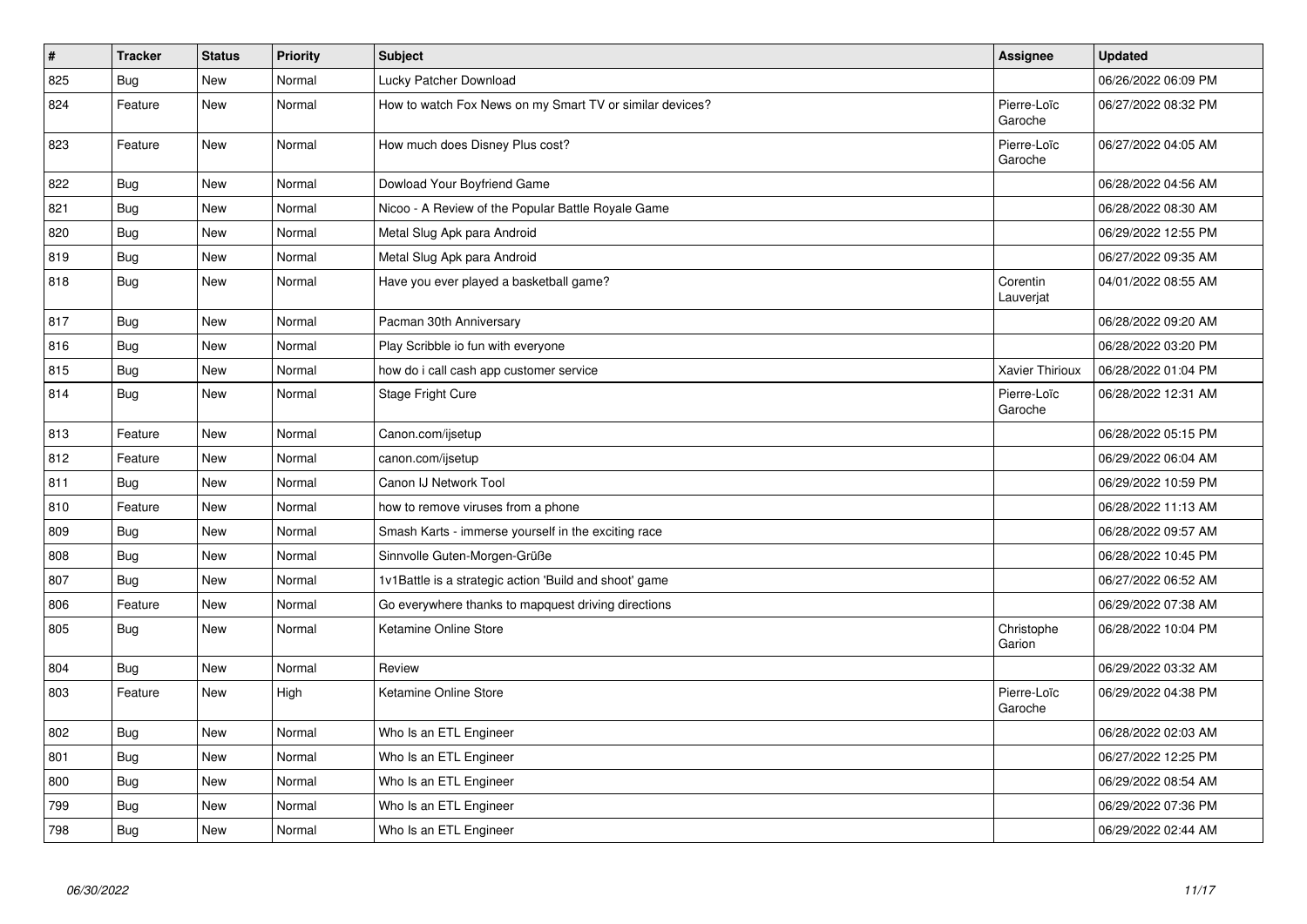| $\pmb{\#}$ | <b>Tracker</b> | <b>Status</b> | <b>Priority</b> | <b>Subject</b>                                                                | <b>Assignee</b>        | <b>Updated</b>      |
|------------|----------------|---------------|-----------------|-------------------------------------------------------------------------------|------------------------|---------------------|
| 797        | Bug            | New           | Normal          | Psychedelic                                                                   | Christophe<br>Garion   | 06/28/2022 11:11 PM |
| 796        | Bug            | <b>New</b>    | Normal          | How Does Cash App ++ actually work and What is the process of it              |                        | 06/29/2022 05:10 AM |
| 795        | Bug            | <b>New</b>    | Normal          | Drift Boss - Exciting Race                                                    |                        | 06/26/2022 06:32 PM |
| 794        | Feature        | New           | Normal          | Safe place to buy fifa coins                                                  |                        | 06/28/2022 11:15 AM |
| 793        | Feature        | New           | Urgent          | Where can I find cheap FIFA coins?                                            | Pierre-Loïc<br>Garoche | 06/28/2022 03:41 PM |
| 792        | Bug            | New           | Normal          | What is Google Camera Mod?                                                    |                        | 06/27/2022 10:20 AM |
| 791        | Bug            | <b>New</b>    | Normal          | Samsnung TV Plus is not working                                               |                        | 04/01/2022 09:03 AM |
| 790        | Bug            | <b>New</b>    | Normal          | My app                                                                        |                        | 04/01/2022 09:03 AM |
| 789        | Bug            | New           | Normal          | Full version                                                                  |                        | 06/30/2022 02:36 AM |
| 788        | Bug            | New           | Normal          | Intro Maker Mod APK                                                           |                        | 06/29/2022 09:13 PM |
| 787        | Bug            | <b>New</b>    | Normal          | <b>Assured Assignment Help</b>                                                |                        | 06/29/2022 09:56 AM |
| 786        | <b>Bug</b>     | New           | Normal          | Best Assignment Help in Australia & UK                                        |                        | 06/21/2022 09:28 PM |
| 785        | Bug            | <b>New</b>    | Normal          | How To Get Money Off Cash App Without Card Or With A Card?                    |                        | 06/28/2022 11:35 AM |
| 784        | Bug            | New           | Normal          | How To Add Money On Cash App Card And Check The Funds?                        |                        | 06/28/2022 12:36 PM |
| 783        | Bug            | <b>New</b>    | Normal          | How Do I Determine The Reasons And Solutions To Fix Cash App Transfer Failed? |                        | 06/29/2022 01:42 PM |
| 782        | Bug            | <b>New</b>    | Normal          | Comment faire une sonnerie téléphonique                                       |                        | 06/29/2022 04:47 PM |
| 781        | Bug            | New           | Normal          | Free Whatsapp Group to Join                                                   |                        | 06/28/2022 11:48 AM |
| 780        | Bug            | New           | Normal          | Best Whatsapp Modified APKs                                                   | Pierre-Loïc<br>Garoche | 06/28/2022 05:38 PM |
| 779        | Feature        | New           | Normal          | Latest Whatsapp groups for Teens                                              | Pierre-Loïc<br>Garoche | 06/27/2022 08:15 PM |
| 777        | Bug            | New           | Normal          | Obtain driving instructions using Google Maps.                                |                        | 06/30/2022 04:52 AM |
| 776        | <b>Bug</b>     | <b>New</b>    | Normal          | Wibargain                                                                     |                        | 06/28/2022 01:57 PM |
| 775        | Bug            | <b>New</b>    | Normal          | cash app                                                                      |                        | 02/14/2022 08:20 AM |
| 774        | Bug            | New           | Normal          | Follow proper initiatives                                                     |                        | 06/29/2022 12:34 PM |
| 773        | <b>Bug</b>     | New           | Normal          | Spades - Play online free                                                     |                        | 06/28/2022 12:26 PM |
| 772        | <b>Bug</b>     | <b>New</b>    | Normal          | united airlines baggage policy                                                |                        | 06/29/2022 03:40 PM |
| 771        | <b>Bug</b>     | New           | Normal          | united airlines baggage policy                                                |                        | 06/29/2022 05:39 PM |
| 770        | Bug            | New           | Normal          | Canon IJ Network Tool                                                         |                        | 06/29/2022 04:48 AM |
| 769        | Bug            | New           | Normal          | check my cash app                                                             |                        | 06/28/2022 03:29 PM |
| 768        | <b>Bug</b>     | New           | Normal          | Where can you buy best jackets online?                                        |                        | 06/26/2022 01:50 PM |
| 767        | <b>Bug</b>     | New           | Normal          | apkmod                                                                        |                        | 06/29/2022 06:15 PM |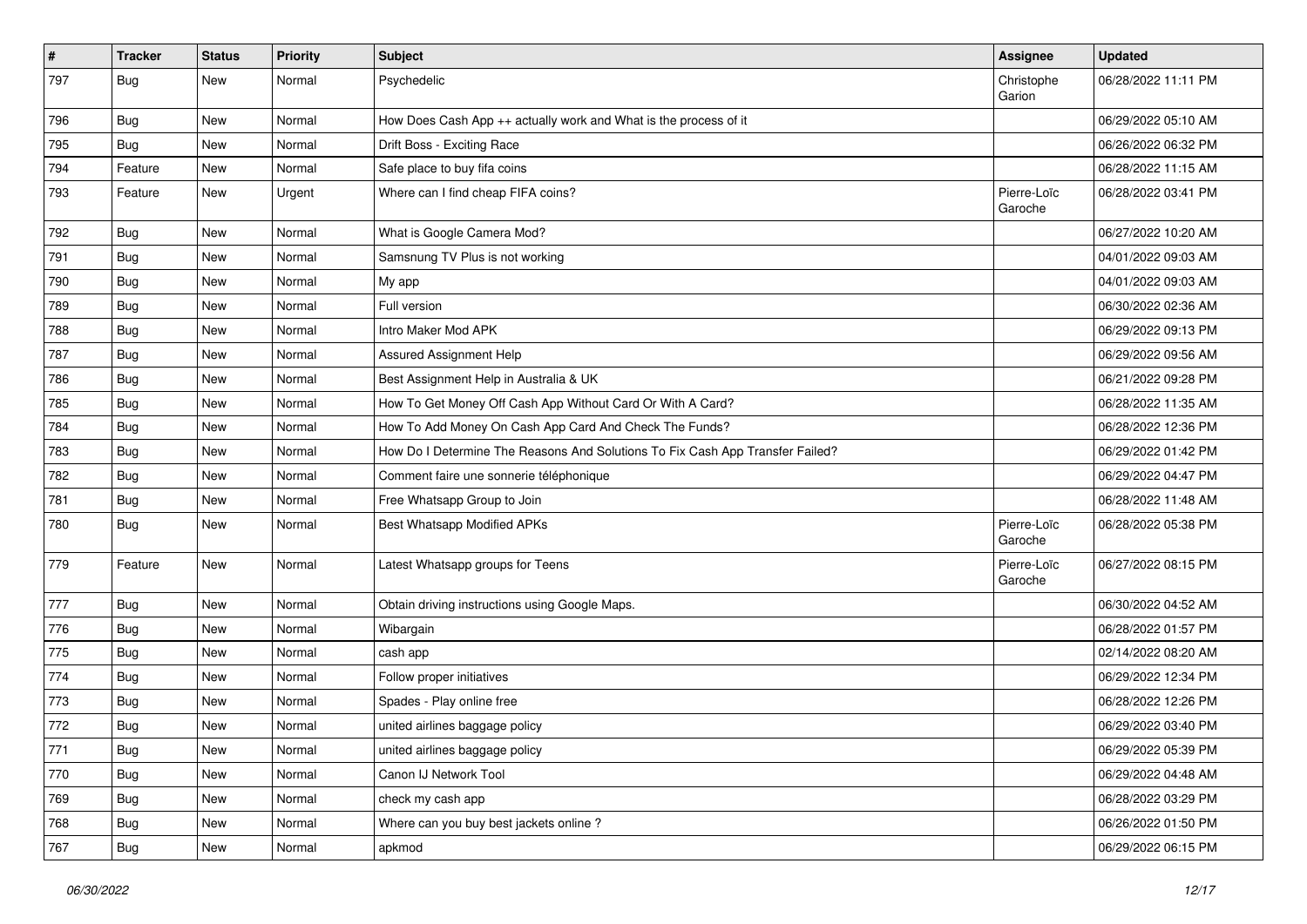| $\vert$ # | <b>Tracker</b> | <b>Status</b> | <b>Priority</b> | Subject                                                                                             | <b>Assignee</b>        | <b>Updated</b>      |
|-----------|----------------|---------------|-----------------|-----------------------------------------------------------------------------------------------------|------------------------|---------------------|
| 766       | <b>Bug</b>     | New           | Normal          | Pobreflix Mod APK Review                                                                            |                        | 06/29/2022 10:55 PM |
| 765       | Bug            | <b>New</b>    | Normal          | Follow proper initiatives to check my cash app                                                      |                        | 06/25/2022 10:08 AM |
| 764       | <b>Bug</b>     | New           | Normal          | What is available to see what I can watch HBO Max?                                                  |                        | 06/29/2022 08:50 PM |
| 763       | <b>Bug</b>     | New           | High            | How to Make a Ringtone on Your iPhone                                                               |                        | 06/27/2022 04:16 PM |
| 762       | <b>Bug</b>     | New           | Normal          | How To Add Money To A Cash App Card If Struggling With Low Amount?                                  |                        | 06/29/2022 10:53 AM |
| 761       | <b>Bug</b>     | New           | Normal          | What is it about basketball that makes it so popular in the United States?                          | Corentin<br>Lauverjat  | 06/29/2022 06:51 AM |
| 760       | Bug            | New           | Normal          | apkmod                                                                                              |                        | 06/27/2022 04:13 PM |
| 759       | <b>Bug</b>     | New           | Normal          | Canon IJ Network Tool                                                                               | Pierre-Loïc<br>Garoche | 06/29/2022 11:16 PM |
| 758       | Bug            | New           | Normal          | How Do I Study Consistently For Hours?                                                              |                        | 06/27/2022 12:49 AM |
| 757       | Bug            | New           | Normal          | Why Is Issue of Car Maintenance so Famous for the Consumers?                                        |                        | 04/01/2022 09:01 AM |
| 756       | Feature        | New           | Normal          | Your one-stop destination for the thesis writing service                                            |                        | 06/27/2022 05:46 PM |
| 754       | <b>Bug</b>     | New           | Normal          | Cómo descargar tonos gratis de teléfono celular                                                     |                        | 06/26/2022 01:56 PM |
| 753       | <b>Bug</b>     | New           | Normal          | onlineessaygrader                                                                                   |                        | 06/28/2022 05:55 AM |
| 752       | <b>Bug</b>     | New           | Normal          | Plagerism checker                                                                                   |                        | 06/26/2022 06:33 PM |
| 750       | <b>Bug</b>     | New           | Normal          | Create a Report Template                                                                            |                        | 06/26/2022 04:27 PM |
| 749       | Bug            | New           | Normal          | The Best Bubble Shooter Game for Android                                                            |                        | 06/26/2022 12:12 PM |
| 748       | <b>Bug</b>     | New           | Normal          | Il y a quelques façons d'obtenir des sonneries gratuites pour votre iPhone                          |                        | 06/26/2022 11:24 PM |
| 747       | Bug            | New           | Normal          | How to Install Tyflex Plus on Your Android Device                                                   |                        | 06/26/2022 08:16 AM |
| 744       | <b>Bug</b>     | New           | Normal          | <b>Pixel Survive</b>                                                                                |                        | 06/28/2022 05:13 AM |
| 743       | <b>Bug</b>     | New           | Normal          | They promote 'pixel art' contests and a 'game jam' related to the work and figure of Carlos Casares |                        | 06/28/2022 12:04 PM |
| 742       | Bug            | New           | Normal          | How Long Does Cash App Support Take To Respond For A Better Support?                                |                        | 06/25/2022 11:00 PM |
| 741       | <b>Bug</b>     | New           | Normal          | <b>Blockchain Technology Solutions</b>                                                              |                        | 06/26/2022 02:19 AM |
| 740       | Feature        | New           | Normal          | Online Thesis Help USA                                                                              |                        | 06/28/2022 08:25 PM |
| 739       | <b>Bug</b>     | New           | Normal          | law dissertation help                                                                               |                        | 06/27/2022 06:12 PM |
| 738       | <b>Bug</b>     | New           | Normal          | How Much Amount Do I Get Using The Referral Code For Cash App?                                      |                        | 06/27/2022 03:58 PM |
| 737       | <b>Bug</b>     | New           | Normal          | How Do I Talk To A Live Person At Facebook If Anything Is Doubtful?                                 |                        | 06/27/2022 09:59 PM |
| 736       | Bug            | New           | Normal          | Want to Edit in My Website (transfer-factor.net) Unfortunately, Unable to Edit It                   |                        | 06/24/2022 07:32 AM |
| 735       | <b>Bug</b>     | New           | Normal          | A quick fix of how to get money back from cash app stocks                                           |                        | 06/30/2022 04:56 AM |
| 734       | <b>Bug</b>     | New           | Normal          | DR. STRANGE: Multiverse of Scheduling Madness!                                                      |                        | 06/28/2022 07:07 AM |
| 733       | <b>Bug</b>     | New           | Normal          | How does one go about getting a book deal?                                                          |                        | 06/28/2022 06:35 PM |
| 732       | Bug            | New           | Normal          | Get rectifications steps about why cash app transfer failed                                         |                        | 06/26/2022 03:28 PM |
| 731       | Bug            | New           | Normal          | Avail Of Cash App Customer Service If Unable To Down Cash App Mobile App?                           |                        | 06/25/2022 08:36 PM |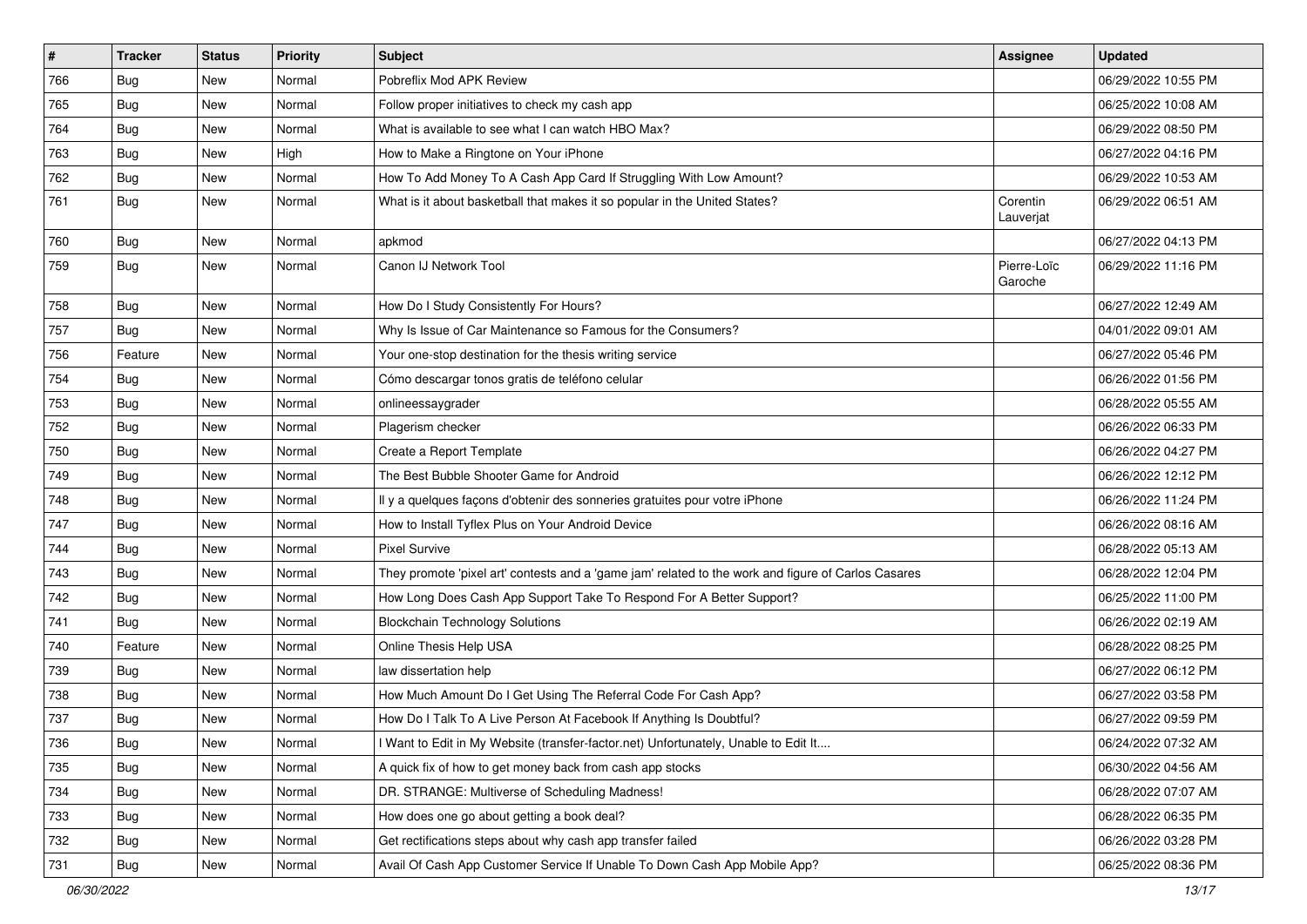| $\vert$ # | <b>Tracker</b> | <b>Status</b> | <b>Priority</b> | <b>Subject</b>                                                               | <b>Assignee</b>        | <b>Updated</b>      |
|-----------|----------------|---------------|-----------------|------------------------------------------------------------------------------|------------------------|---------------------|
| 730       | <b>Bug</b>     | New           | Normal          | Canon IJ Network Tool                                                        |                        | 06/26/2022 05:51 PM |
| 729       | Bug            | <b>New</b>    | Normal          | Canon IJ Network Tool                                                        |                        | 06/28/2022 01:10 PM |
| 728       | Bug            | New           | Normal          | Will Cash App refund money if scammed? Hitches With Optimum Ease             |                        | 06/26/2022 06:15 AM |
| 727       | Bug            | New           | Normal          | Drive for speed simulator mod apk                                            | Pierre-Loïc<br>Garoche | 06/27/2022 06:33 AM |
| 726       | Bug            | <b>New</b>    | Normal          | Mobile Application Development Services                                      |                        | 06/28/2022 04:44 PM |
| 725       | Feature        | New           | Normal          | What are memo writing services design                                        |                        | 06/24/2022 06:24 AM |
| 724       | Bug            | New           | Normal          | Dial Chime Customer support number for a quick response                      |                        | 06/30/2022 04:34 AM |
| 723       | Bug            | New           | High            | The best horror game in 2021                                                 | Christophe<br>Garion   | 06/28/2022 10:32 PM |
| 722       | Bug            | <b>New</b>    | Normal          | Vergrößern Sie Instagram-Fotos mit instazoom                                 | Christophe<br>Garion   | 06/28/2022 07:21 AM |
| 721       | <b>Bug</b>     | New           | Normal          | Cómo instalar un Mod Apk                                                     |                        | 06/30/2022 02:08 AM |
| 720       | Bug            | New           | Normal          | How does Cash App Phone Number provide a quick treatment?                    |                        | 06/27/2022 08:02 AM |
| 719       | Bug            | New           | Normal          | How Do I Send \$5000 Through Cash App Account With Ease?                     |                        | 06/29/2022 10:15 PM |
| 718       | Bug            | <b>New</b>    | High            | Solve Complex Accounting Assignments                                         | Hamza<br>Bourbouh      | 06/29/2022 01:20 PM |
| 717       | Bug            | <b>New</b>    | Normal          | Disney Plus Apk - Watch Movies and TV Shows on Your Device                   |                        | 06/29/2022 03:10 PM |
| 716       | Bug            | New           | Normal          | La celebración de un BabyShower.                                             |                        | 06/27/2022 12:29 PM |
| 715       | <b>Bug</b>     | New           | Normal          | Puppy Playtime Descargar gratis                                              |                        | 06/28/2022 10:46 PM |
| 714       | Bug            | <b>New</b>    | Normal          | Cuevana 3 Premium - Enjoy Your Favorite Movies and TV Shows on Your Smart TV |                        | 06/27/2022 11:43 PM |
| 713       | Bug            | New           | High            | Why Cupcake 2048 is a addictive game?                                        | Pierre-Loïc<br>Garoche | 04/01/2022 09:34 AM |
| 712       | Bug            | New           | Normal          | Tips and Tricks                                                              |                        | 06/29/2022 07:26 PM |
| 711       | <b>Bug</b>     | New           | Normal          | Human Fall Flat Apk Download                                                 |                        | 06/28/2022 08:27 PM |
| 710       | Bug            | <b>New</b>    | Normal          | Take Necessary Assistance If You Are Unable Activate Cash App Card           |                        | 06/25/2022 09:26 PM |
| 709       | Bug            | New           | Normal          | How To Load Cash App Card At Walmart Without Having To Face Any Hassle?      |                        | 06/29/2022 03:26 AM |
| 708       | <b>Bug</b>     | New           | Normal          | Efficient ways to proceed with the cash app dispute process?                 |                        | 06/29/2022 10:24 AM |
| 707       | Bug            | <b>New</b>    | Normal          | Why Accounting Assignments Are Beneficial For The Students?                  | Pierre-Loïc<br>Garoche | 06/30/2022 01:06 AM |
| 706       | Bug            | New           | Normal          | How Can You Cancel A Cash App Payment Without Any Prior Information?         |                        | 06/26/2022 09:13 AM |
| 705       | Bug            | New           | Normal          | wuxiaworld                                                                   |                        | 06/29/2022 11:42 PM |
| 704       | Bug            | New           | Normal          | Reach support team of Chime Customer Service for instant help                |                        | 06/29/2022 05:49 AM |
| 703       | Bug            | New           | Normal          | For real-time help, dial Facebook customer service number                    |                        | 06/29/2022 12:30 AM |
| 702       | Bug            | New           | Normal          | Avail Chime Customer Service to know How To Get Chime Bank Statement         |                        | 06/28/2022 04:58 AM |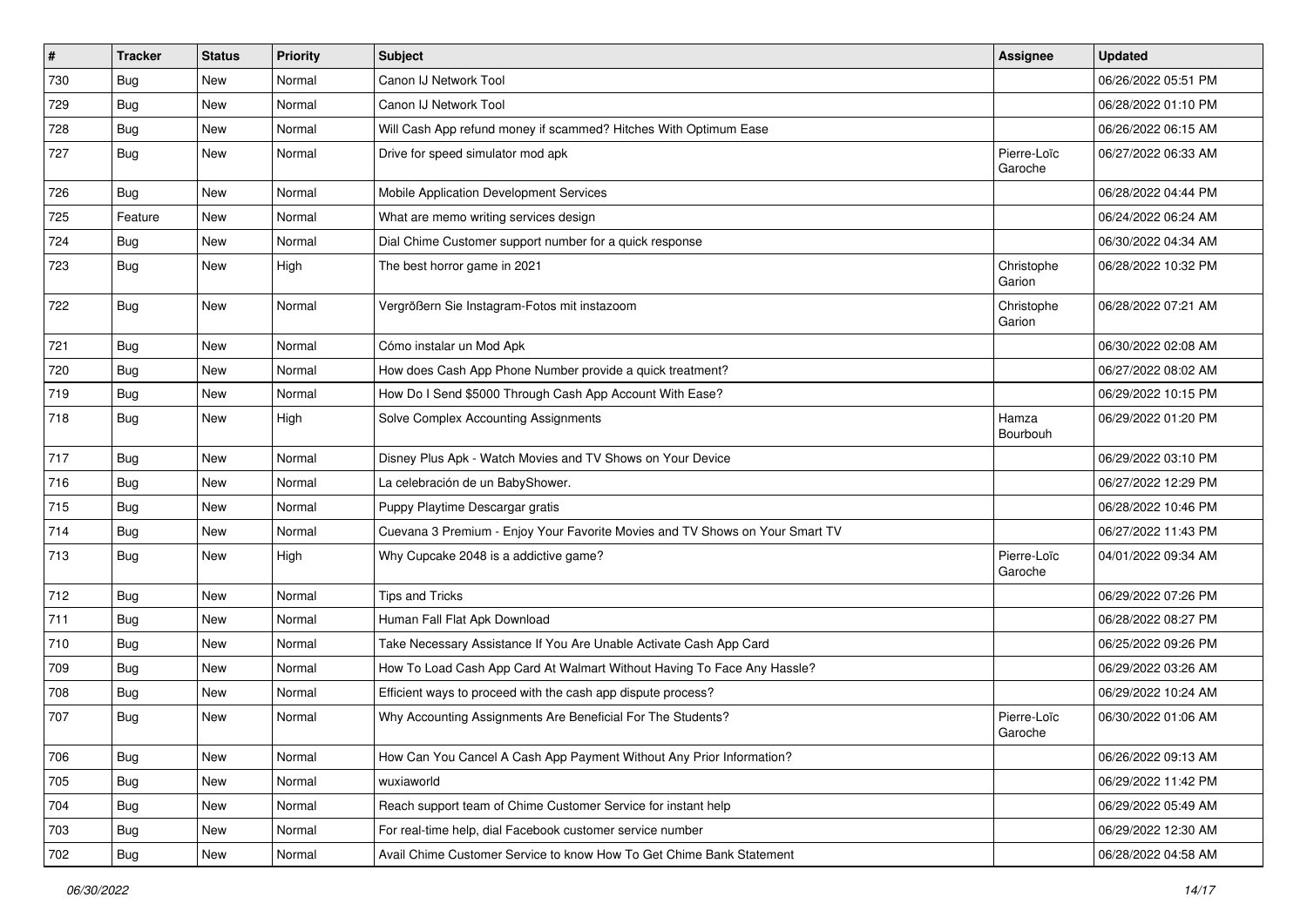| $\vert$ # | <b>Tracker</b> | <b>Status</b> | <b>Priority</b> | <b>Subject</b>                                                        | <b>Assignee</b>        | <b>Updated</b>      |
|-----------|----------------|---------------|-----------------|-----------------------------------------------------------------------|------------------------|---------------------|
| 701       | Bug            | New           | Normal          | Why Law Essay Helper UK is Necessary?                                 |                        | 06/29/2022 06:29 PM |
| 700       | <b>Bug</b>     | <b>New</b>    | Normal          | Cómo descargar Poppy Playtime                                         |                        | 04/01/2022 09:30 AM |
| 699       | Bug            | New           | Normal          | Would you be able to utilize Cash App Twitch?                         |                        | 06/30/2022 04:55 AM |
| 698       | Feature        | <b>New</b>    | Normal          | Connect with cash app representative to ask about cash app flip scam  |                        | 06/26/2022 11:24 AM |
| 697       | <b>Bug</b>     | New           | Normal          | How to Descargar Pura TV For Android                                  |                        | 06/28/2022 04:43 PM |
| 696       | <b>Bug</b>     | New           | Normal          | How to Install the TuMangaOnline App                                  |                        | 06/30/2022 01:09 AM |
| 695       | Bug            | New           | Normal          | Refer Listas IPTV Apk                                                 |                        | 06/29/2022 06:50 AM |
| 694       | <b>Bug</b>     | New           | Normal          | How to Get Guidance On How To Cash App Withdrawal Limit?              | Christophe<br>Garion   | 06/29/2022 03:09 PM |
| 693       | Feature        | New           | Normal          | How To Get My Money Back From The Cash App To Your Wallet?            |                        | 06/28/2022 06:38 PM |
| 692       | Bug            | New           | Normal          | Esports 888b                                                          |                        | 06/12/2022 10:04 AM |
| 691       | <b>Bug</b>     | New           | Normal          | tea garden dublin                                                     |                        | 04/01/2022 09:31 AM |
| 690       | Bug            | New           | Normal          | campervan hire                                                        |                        | 06/28/2022 11:55 AM |
| 689       | Bug            | New           | Normal          | How to use twitch.tv/activate?                                        |                        | 06/28/2022 10:48 PM |
| 688       | Bug            | New           | Normal          | How to use twitch.tv/activate?                                        |                        | 06/24/2022 04:16 AM |
| 687       | Bug            | New           | Normal          | How to use twitch.tv/activate?                                        |                        | 06/29/2022 10:39 PM |
| 686       | Bug            | New           | Normal          | Welcome To The Most Demandable Mahipalpur Escorts Agency              |                        | 06/27/2022 03:45 PM |
| 685       | Bug            | New           | Low             | youtube thumbnail downloader                                          | Pierre-Loïc<br>Garoche | 06/28/2022 04:26 AM |
| 684       | Bug            | <b>New</b>    | Normal          | Difference between paper map and online map                           |                        | 06/29/2022 09:46 AM |
| 683       | Feature        | <b>New</b>    | Normal          | Game creation                                                         |                        | 06/28/2022 09:51 PM |
| 682       | Bug            | <b>New</b>    | Normal          | Does Facebook customer service live chat allow to speak with someone? |                        | 06/29/2022 09:56 AM |
| 681       | Feature        | <b>New</b>    | High            | <b>Online Class</b>                                                   |                        | 06/27/2022 07:20 AM |
| 680       | Feature        | New           | Normal          | Word Jewels 2                                                         |                        | 06/30/2022 02:36 AM |
| 679       | Bug            | <b>New</b>    | Normal          | Word Finder helps you to play word games better                       |                        | 04/01/2022 09:34 AM |
| 678       | <b>Bug</b>     | New           | Normal          | How to be a winner in buidnow gg                                      |                        | 06/29/2022 06:31 PM |
| 677       | Bug            | <b>New</b>    | Normal          | Logo Design Services Near Me                                          |                        | 06/29/2022 11:58 AM |
| 676       | Bug            | New           | Normal          | Does Facebook customer service live chat allow to speak with someone? |                        | 04/01/2022 09:39 AM |
| 675       | <b>Bug</b>     | New           | Normal          | What Are Smart Tactics To Fix Cash App Transfer Failed Hurdles?       |                        | 06/27/2022 09:51 AM |
| 674       | Bug            | New           | Normal          | The best game in 2021                                                 | Pierre-Loïc<br>Garoche | 06/30/2022 03:13 AM |
| 673       | Bug            | New           | Normal          | Learn the basics of pixel art - Clear grid                            |                        | 06/29/2022 09:44 AM |
| 672       | <b>Bug</b>     | New           | Normal          | The easiest way to delete ringtones on iPhone                         |                        | 06/28/2022 08:44 PM |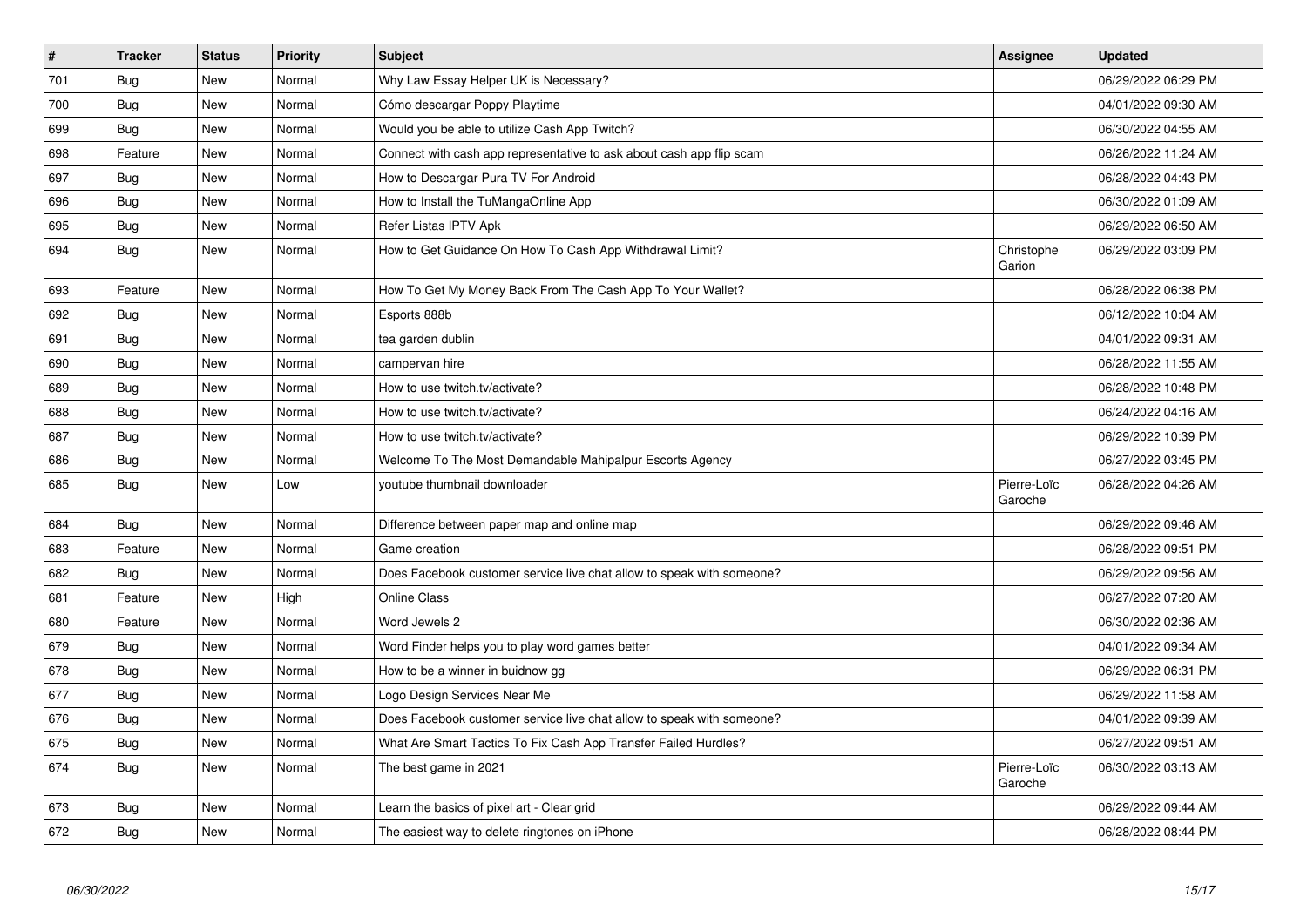| $\vert$ # | <b>Tracker</b> | <b>Status</b> | <b>Priority</b> | <b>Subject</b>                                             | Assignee               | <b>Updated</b>      |
|-----------|----------------|---------------|-----------------|------------------------------------------------------------|------------------------|---------------------|
| 671       | <b>Bug</b>     | New           | Normal          | Hot games                                                  | Pierre-Loïc<br>Garoche | 06/29/2022 12:40 AM |
| 670       | <b>Bug</b>     | New           | Normal          | JTWhatsApp Apk - The New and Improved WhatsApp             |                        | 06/28/2022 12:32 PM |
| 669       | Feature        | New           | Normal          | Nursing Assignment Help                                    |                        | 06/28/2022 11:16 PM |
| 668       | Bug            | New           | Normal          | Get to know Cash App Refund Process here                   |                        | 06/29/2022 07:21 AM |
| 667       | <b>Bug</b>     | New           | Normal          | What Is a Ringtone?                                        |                        | 06/29/2022 12:34 AM |
| 666       | <b>Bug</b>     | New           | Normal          | 470+ pages à colorier de Noël                              |                        | 06/28/2022 10:02 AM |
| 665       | Feature        | New           | Normal          | Look for a dedicated help with finance assignment          |                        | 06/27/2022 11:10 PM |
| 664       | <b>Bug</b>     | New           | Normal          | Tea TV Apk Download - The Best Way to Watch Movies Offline |                        | 06/29/2022 11:00 PM |
| 663       | <b>Bug</b>     | New           | Normal          | Know how the Cash app twitches words in a detailed way.    | Pierre-Loïc<br>Garoche | 06/28/2022 07:08 PM |
| 662       | Bug            | <b>New</b>    | Normal          | Oreo TV Download - The Easiest Way to Watch Live TV        |                        | 06/29/2022 08:19 PM |
| 661       | Bug            | New           | Normal          | Turbo VPN MOD APK Download                                 |                        | 06/29/2022 11:57 AM |
| 660       | <b>Bug</b>     | New           | Normal          | Anchovies Nutrition Facts And Health Benefits              |                        | 04/01/2022 09:40 AM |
| 659       | Bug            | New           | Normal          | Olive Oil Properties And Health Benefits                   |                        | 06/29/2022 11:15 AM |
| 658       | Bug            | New           | Normal          | Watermelon Nutrition Facts And Health Benefits             |                        | 06/29/2022 06:46 PM |
| 657       | <b>Bug</b>     | New           | Normal          | Coconut Nutrition Facts And Health Benefits                |                        | 06/29/2022 05:05 PM |
| 656       | Bug            | New           | Normal          | Kiwi Nutrition Facts And Health Benefits                   |                        | 06/28/2022 08:54 PM |
| 655       | <b>Bug</b>     | New           | Normal          | <b>Eggplant Health Benefits</b>                            |                        | 06/29/2022 08:18 AM |
| 654       | Feature        | New           | Normal          | <b>Peach Health Benefits</b>                               |                        | 06/28/2022 10:03 AM |
| 653       | <b>Bug</b>     | New           | Normal          | Jujube (Jinjoles): Properties And Health Benefits          |                        | 06/27/2022 08:47 AM |
| 652       | Bug            | New           | Normal          | Sesame Health Benefits                                     |                        | 06/29/2022 07:46 PM |
| 651       | Bug            | New           | Normal          | Salmon Health Benefits                                     |                        | 06/28/2022 05:49 PM |
| 650       | Bug            | New           | Normal          | <b>Cherries Health Benefits</b>                            |                        | 06/29/2022 11:13 AM |
| 649       | Feature        | New           | Normal          | Pear Health Benefits                                       |                        | 06/28/2022 08:04 AM |
| 648       | Feature        | New           | Normal          | <b>Plum Health Benefits</b>                                |                        | 06/28/2022 06:02 PM |
| 647       | Feature        | New           | Normal          | <b>Cranberry Health Benefits</b>                           |                        | 06/28/2022 02:47 PM |
| 646       | Feature        | New           | Normal          | Collaborative Research Group                               |                        | 06/29/2022 09:46 AM |
| 645       | Bug            | New           | Normal          | thong tin chinh xac nhat hom nay                           |                        | 06/28/2022 02:48 PM |
| 644       | Bug            | New           | Normal          | <b>TeaTV App Review</b>                                    |                        | 06/27/2022 11:47 AM |
| 643       | Bug            | New           | Normal          | Oreo TV Apk Download                                       |                        | 06/28/2022 04:57 PM |
| 642       | Bug            | New           | Normal          | thong tin thoi tiet ngay hom nay                           |                        | 06/29/2022 07:52 PM |
| 641       | Bug            | New           | Normal          | Get Best Economics Dissertation Writing Service            |                        | 06/25/2022 10:04 AM |
| 640       | <b>Bug</b>     | New           | Normal          | play game with me                                          |                        | 06/28/2022 06:33 AM |